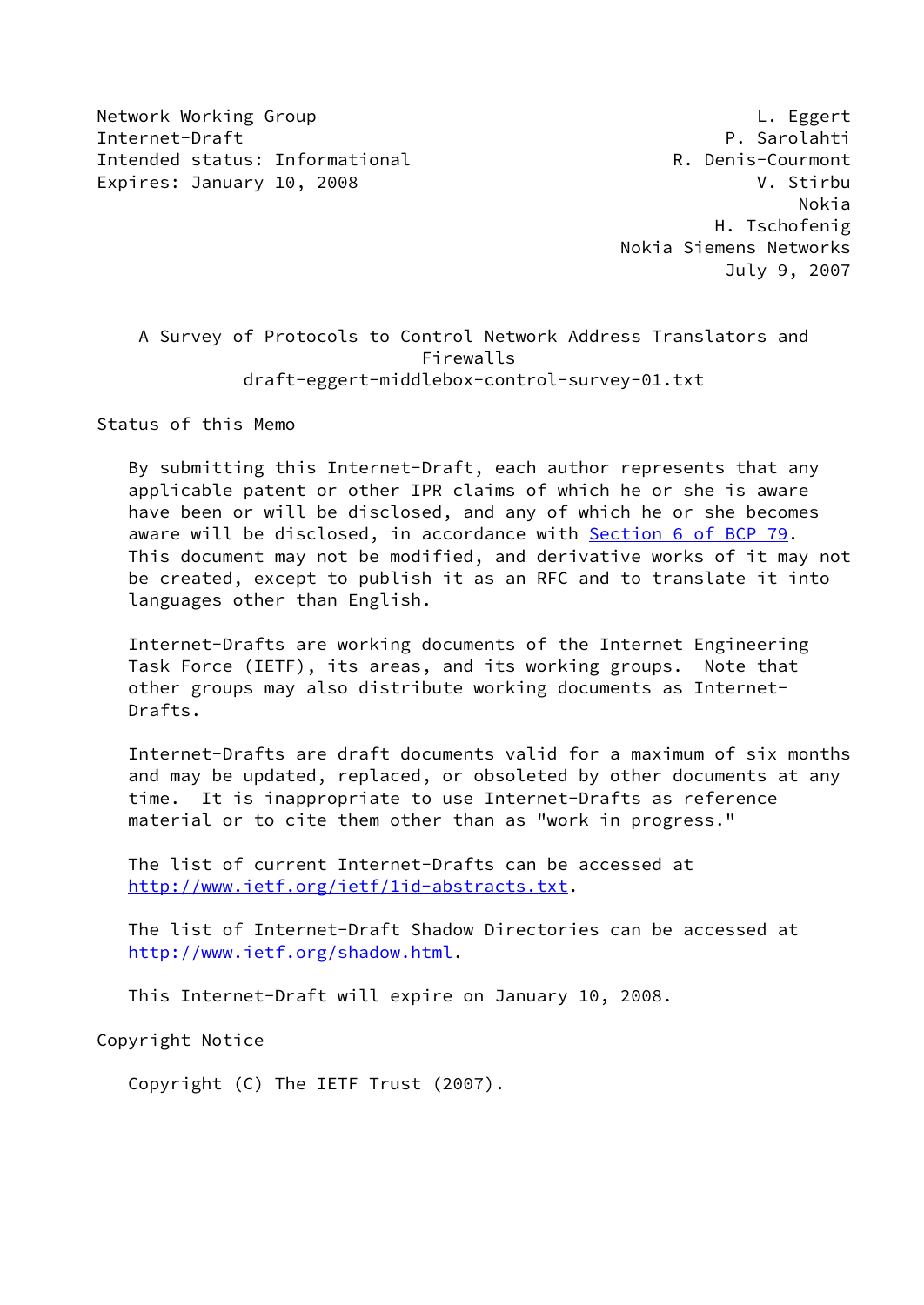Internet-Draft Survey of Middlebox Control Protocols July 2007

## Abstract

 This document surveys existing protocols for the control of network address translators and firewalls. It includes standards-level protocols developed by the IETF and other standards organizations, as well as protocols designed by individuals.

# Table of Contents

| 2.               |                                                                                       |  |  |  |
|------------------|---------------------------------------------------------------------------------------|--|--|--|
| 3.               |                                                                                       |  |  |  |
| $\overline{4}$ . | NSIS - NAT/Firewall Signaling Layer Protocol $\frac{7}{4}$                            |  |  |  |
| 5.               | MIDCOM - Managed Objects for Middlebox Communication $\cdots$ $\cdots$ $\frac{11}{2}$ |  |  |  |
| 6.               | SIMCO - NEC's Simple Middlebox Configuration Protocol $11$                            |  |  |  |
| 7.               |                                                                                       |  |  |  |
| 8.               | UPnP - Internet Gateway Device Standardized Device Control                            |  |  |  |
|                  |                                                                                       |  |  |  |
| 9.               | NAT-PMP - NAT Port Mapping Protocol 13                                                |  |  |  |
|                  | 10. STUN - Controlling NAT Bindings using STUN 14                                     |  |  |  |
|                  |                                                                                       |  |  |  |
|                  | 12. ALD - Application Listener Discovery for IPv6 14                                  |  |  |  |
|                  | $13.$ NLS - Network Layer Signaling Transport Layer 15                                |  |  |  |
|                  | 14. AFWC - Authorized IP Firewall Control Application $\cdots$ 15                     |  |  |  |
|                  |                                                                                       |  |  |  |
|                  |                                                                                       |  |  |  |
|                  |                                                                                       |  |  |  |
|                  |                                                                                       |  |  |  |
|                  |                                                                                       |  |  |  |
|                  | Intellectual Property and Copyright Statements $\cdots$ 20                            |  |  |  |
|                  |                                                                                       |  |  |  |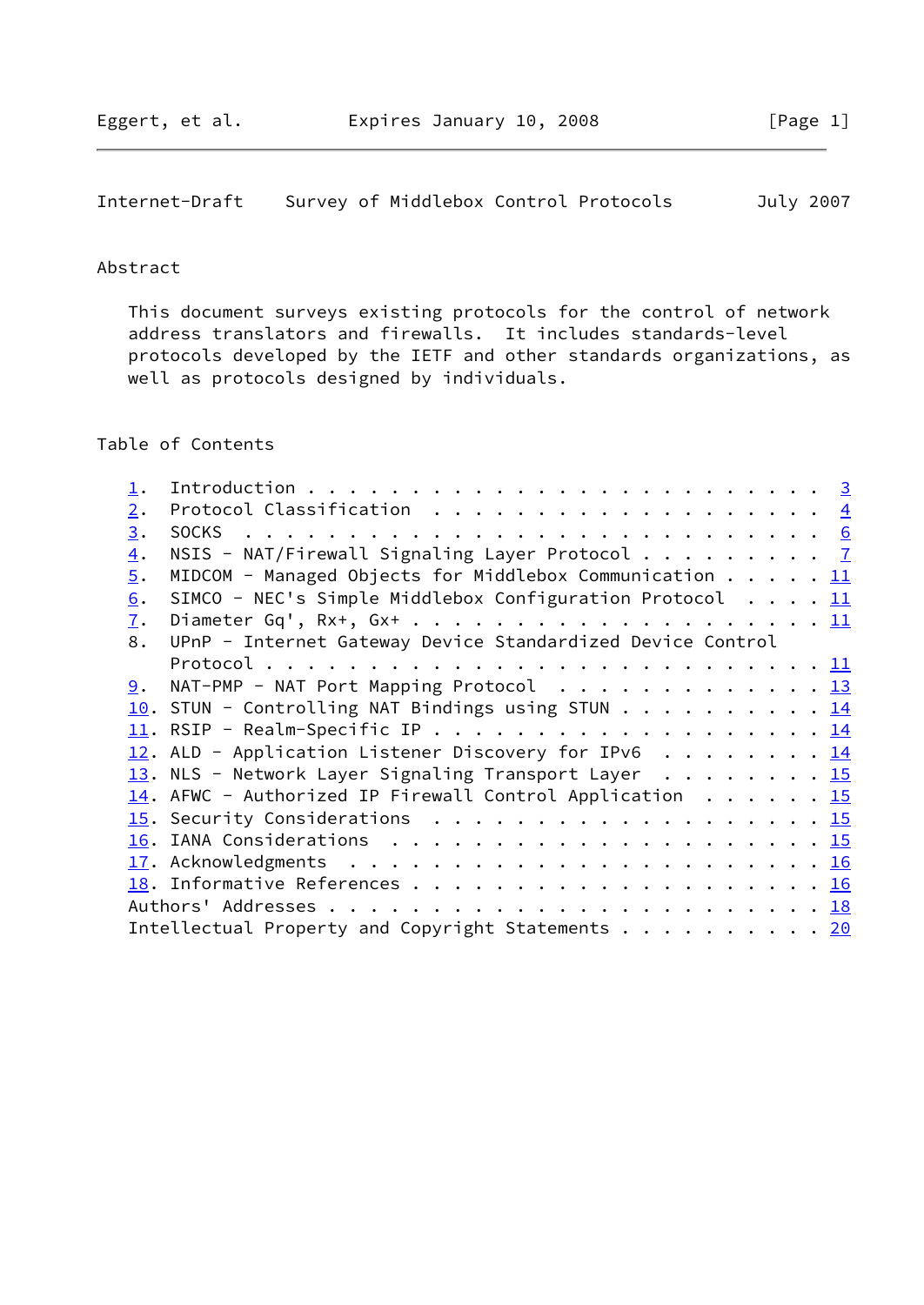Eggert, et al. Expires January 10, 2008 [Page 2]

<span id="page-2-1"></span>Internet-Draft Survey of Middlebox Control Protocols July 2007

#### <span id="page-2-0"></span>[1](#page-2-0). Introduction

Network address translators (NATs) and firewalls - frequently referred to as "middleboxes" - are a subject of active discussion in the IETF and related development and standardization communities. These devices are not part of the traditional end-to-end Internet architecture, because they usually operate on transport- and higher layer information inside the network, which is a layering violation in the original architecture, because operating on that information was the exclusive providence of the end-hosts.

 However, in practice, NATs have turned out to be necessary to be able to mitigate the IPv4 address space limitations of many network domains. Similarly, because the networking software in many systems has turned out to contain security defects of different kinds, use of firewalls is common to protect the systems from attacks coming from the network. Another motivation for firewalls is to protect against the abuse of possibly scarce of expensive bandwidth, for example, unwanted traffic on wireless links.

 A shared disadvantage of NATs and firewalls is that they often encode knowledge about a particular set of higher-layer protocols and applications in order to operate. This practice prevents new types of network protocols or applications from being deployed end-to-end, unless the middleboxes are upgraded or reconfigured as well. For example, a firewall is usually configured with a list of ports for a set of common network applications, preventing introduction of new applications. Furthermore, they commonly only support traditional transport protocols, such as TCP and UDP, preventing the use of other protocols, such as IPsec, IP tunneling, or other transport protocols. In addition, many NATs and firewalls maintain some state for each active transport-layer session that typically needs to be refreshed in constant intervals, and can be initiated only by certain hosts.

 The IETF is currently developing recommendations for the operation of NATs in the BEHAVE working group. These recommendations provide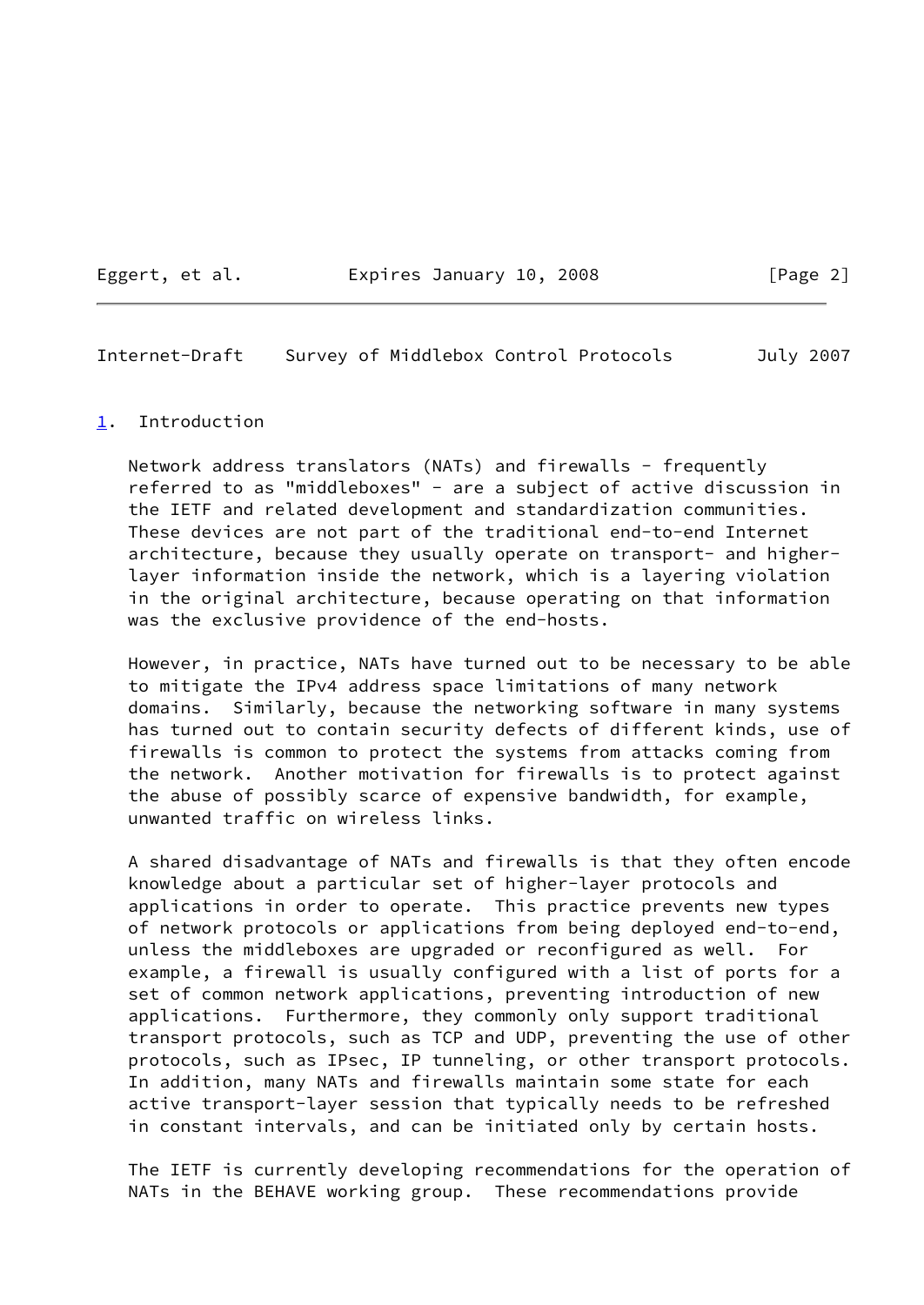guidelines for how NATs should translate a number of common protocols, including TCP [\[I-D.ietf-behave-tcp](#page-17-3)], UDP [\[RFC4787](https://datatracker.ietf.org/doc/pdf/rfc4787)], ICMP [\[I-D.ietf-behave-nat-icmp](#page-17-4)] and IP multicast [\[I-D.ietf-behave-multicast](#page-17-5)]. Other organizations are developing similar guidelines. One example are Microsoft's requirements for the "Works with Windows Vista" and "Certified for Windows Vista" logo program [\[VISTALOGO](#page-19-1)] (see page 121 to page 132).

 Even if these efforts result in more unified behavior of middleboxes, they will not necessarily overcome the above-mentioned limitations: different protocols and applications will still need to adapt to the behavior of NATs and firewalls. Commonly, new protocols must be

| Eggert, et al. | Expires January 10, 2008 |  | [Page 3] |
|----------------|--------------------------|--|----------|
|----------------|--------------------------|--|----------|

<span id="page-3-1"></span>Internet-Draft Survey of Middlebox Control Protocols July 2007

 encapsulated into UDP packets in order to pass through these devices. Although the UDP header and protocol logic are minimal and do not consume much network capacity, the use of UDP causes other problems, because it is not connection-oriented. Because there are no messages for connection establishment or connection tear-down in UDP, a stateful NAT or firewall needs to monitor ongoing UDP traffic between a source and destination, and in the absence of such traffic assumes that the session has ended, removing the related session state. In practice, the timers for state clean-up have turned out to be short (on the order of seconds), requiring the end hosts to transmit frequent and resource-consuming keep-alive messages to refresh the session state maintained at middleboxes.

 A more advanced method to overcome the limitations caused by NATs or firewalls would be to allow end-hosts to signal their communication characteristics and profiles explicitly to the NATs and firewalls, or alternatively to allow these devices to signal their configuration information to the end-hosts. With such schemes, the number of state-refreshing keep-alives could be significantly reduced, and NATs and firewalls could be made directly aware of the communication characteristics of the end-hosts.

 A number of existing protocols have been proposed for this purpose, and new proposals are being prepared. This document aims to support such efforts by surveying existing proposals and by discussing the the benefits and shortcomings of these schemes.

<span id="page-3-0"></span>[2](#page-3-0). Protocol Classification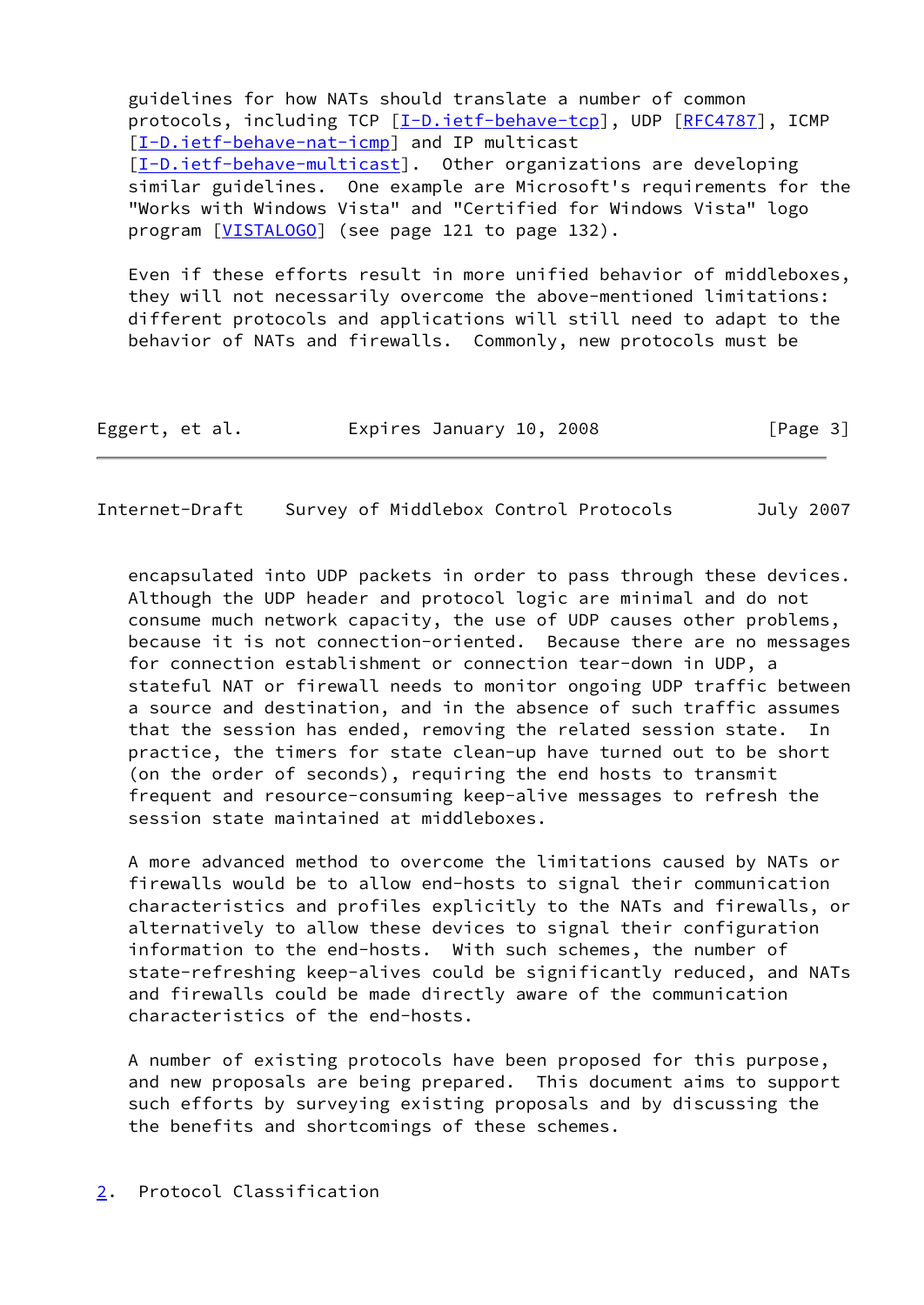This section categorizes the proposals into clusters to illustrate the major design choices.

- o End-System-Initiated Protocols
	- \* Two Party Approach
		- + UPnP ([Section 8\)](#page-12-1)
		- + NAT-PMP [\(Section 9\)](#page-13-0)
	- \* Multi-Party Approach
		- + STUN controlled NAT [\(Section 10\)](#page-15-0)
		- + NLS [\(Section 13\)](#page-16-0)

| Eggert, et al. | Expires January 10, 2008 |  | [Page 4] |
|----------------|--------------------------|--|----------|
|----------------|--------------------------|--|----------|

Internet-Draft Survey of Middlebox Control Protocols July 2007

- + NSIS NATFW NSLP [\(Section 4\)](#page-7-0)
- o Third-Party-Initiated Approaches
	- \* Diameter Gq', Rx+, Gx+ [\(Section 7\)](#page-12-0)
	- \* SIMCO [\(Section 6](#page-11-2))
	- \* MIDCOM [\(Section 5\)](#page-11-0)

A reasonable classification of RSIP [\(Section 11\)](#page-15-1), ALD ([Section 12\)](#page-15-2), SOCKS ([Section 3\)](#page-5-0) and AFWC ([Section 14\)](#page-16-1) is still pending.

The following document were (or are being) developed within the IETF:

o SOCKS [Section 3](#page-5-0)

- o NSIS NATFW NSLP, [Section 4](#page-7-0)
- o MIDCOM Managed Objects for Middlebox Communication, [Section 5](#page-11-0)
- o SIMCO NEC's Simple Middlebox Configuration Protocol, [Section 6](#page-11-2)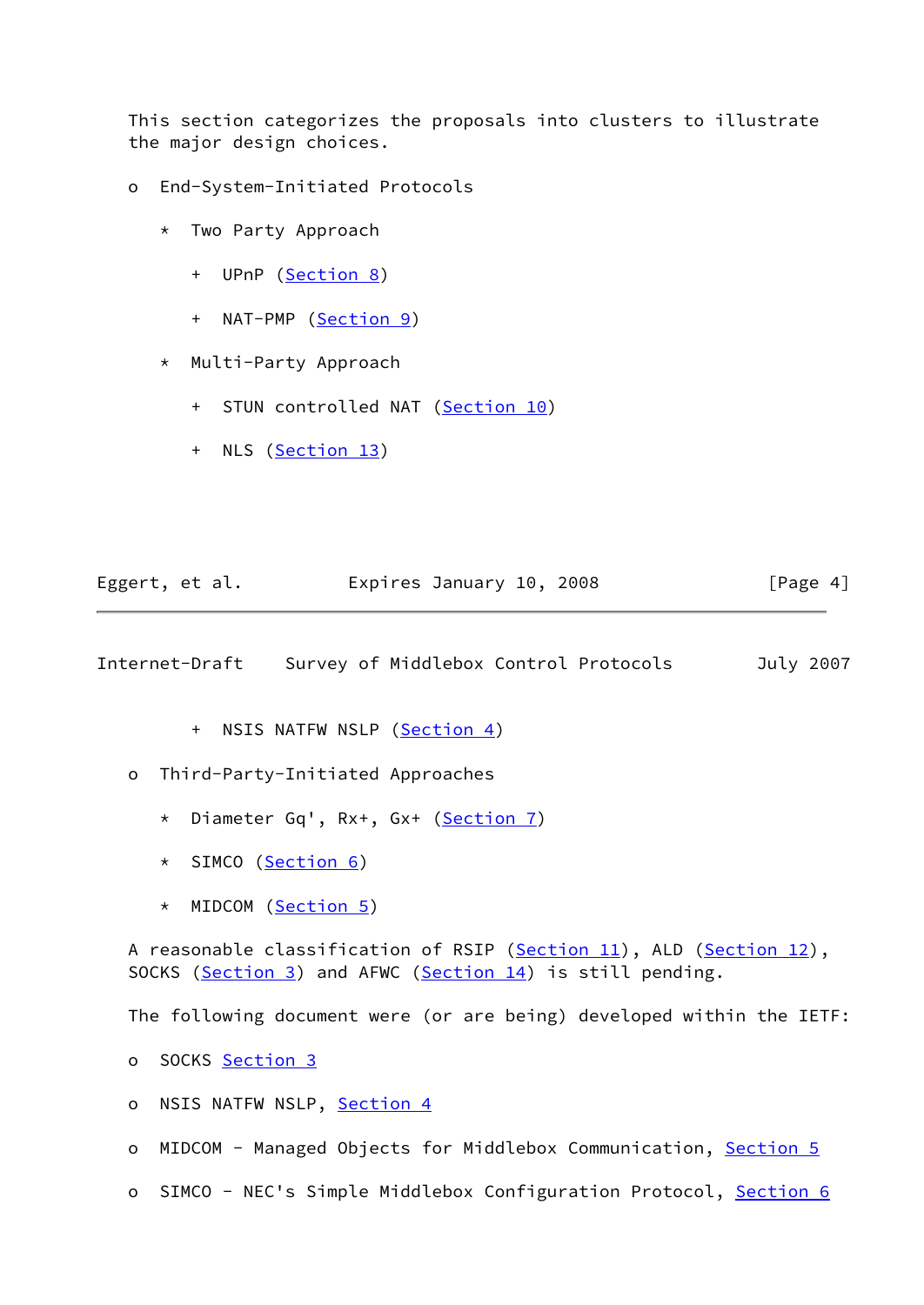These protocols were developed outside the IETF:

- o UPnP Internet Gateway Device Standardized Device Control Protocol [\(Section 8](#page-12-1))
- o Diameter Gq', Rx+, Gx+ ([Section 7\)](#page-12-0)

The following protocols are proposals by individuals:

- o NAT-PMP NAT Port Mapping Protocol [\(Section 9](#page-13-0))
- o STUN Controlling NAT Bindings using STUN ([Section 10\)](#page-15-0)
- o RSIP Realm-Specific IP [\(Section 11\)](#page-15-1)
- o ALD Application Listener Discovery for IPv6 [\(Section 12\)](#page-15-2)
- o NLS Network Layer Signaling Transport Layer [\(Section 13\)](#page-16-0)
- AFWC Authorized IP Firewall Control Application [\(Section 14\)](#page-16-1)

| Eggert, et al. | Expires January 10, 2008 | [Page 5] |
|----------------|--------------------------|----------|
|----------------|--------------------------|----------|

<span id="page-5-1"></span>Internet-Draft Survey of Middlebox Control Protocols July 2007

## <span id="page-5-0"></span>[3](#page-5-0). SOCKS

# <span id="page-5-2"></span>[3.1](#page-5-2). Protocol Overview

The SOCKS Protocol Version 5 [\[RFC1928](https://datatracker.ietf.org/doc/pdf/rfc1928)] defines a method for nodes located on an IP network (such as an Intranet with no routing to the Internet) to establish TCP sessions and exchange UDP datagrams with another IP network (usually the global Internet). To that end, a SOCKS server must be located on the boundary of both networks, and SOCKS clients must explicitly request the server to relay their communication sessions.

 When a SOCKS client establishes a TCP session to the remote network, it first connects to the SOCKS server on a well-known TCP port, sending a connection request with optional authentication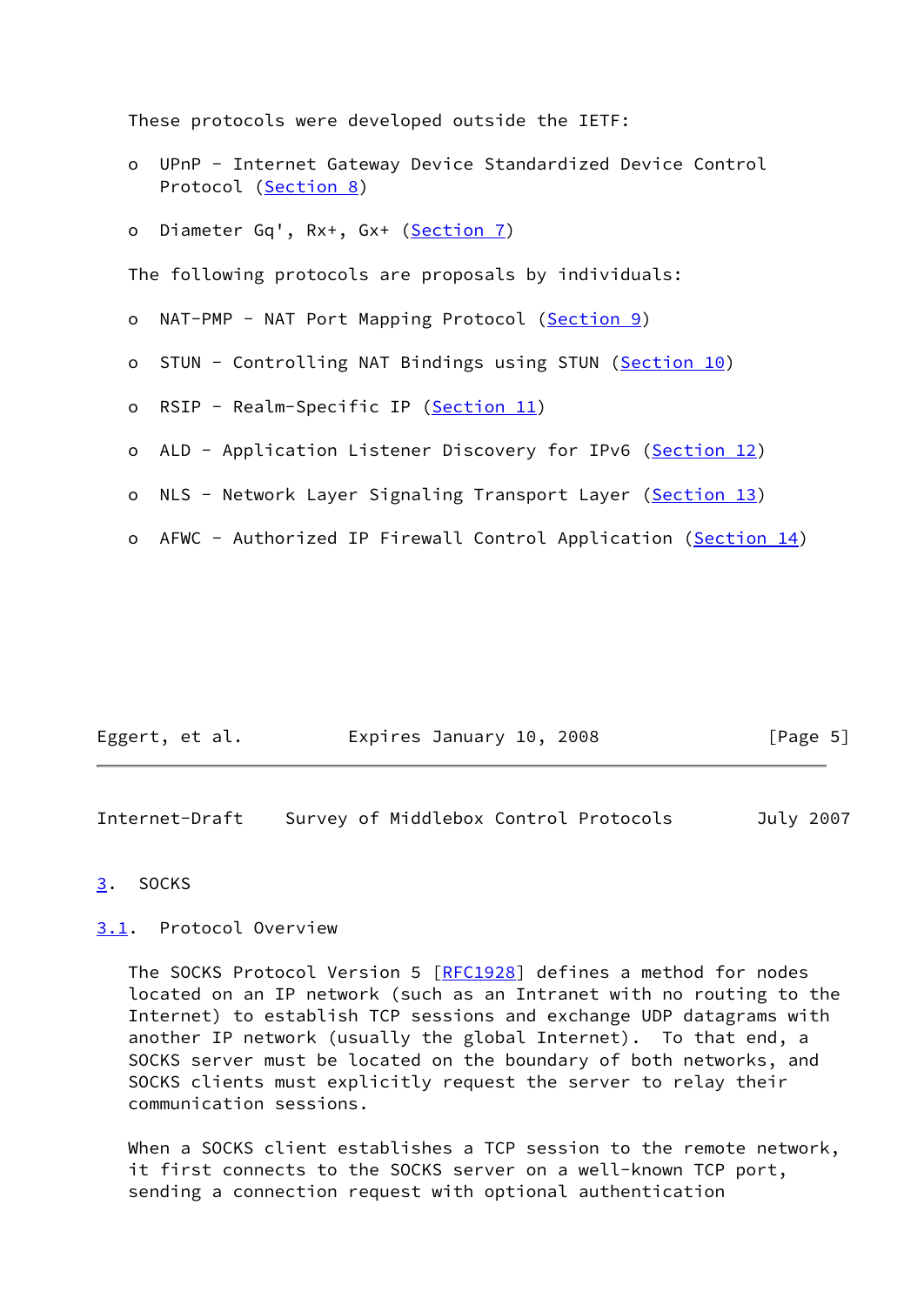credentials. The request specifies in which direction the TCP session is to be established, i.e., whether the SOCKS server will act as the active or passive endpoint. The SOCKS server, if it accepts the request, informs the client of the external IP address and TCP port number that it will use. If the SOCKS server acts as the passive endpoint, it sends an additional response once the TCP three way handshake is completed. The SOCKS server then forwards traffic between the internal and external TCP sessions, until either of them is terminated.

 UDP sessions are also initially negotiated via a TCP session to the SOCKS server, in a similar manner. If successful, the client obtains the IP address and UDP port number of a UDP relay server. The relay forwards UDP datagrams between the local and remote networks. When sending a datagram, the client adds an additional, SOCKS-specific header, which carries the IP address or DNS name of the remote peer and the intended destination UDP port number of the datagram. The relay adds the same header when forwarding datagrams from the remote network back to the client.

<span id="page-6-1"></span>[3.2](#page-6-1). Protocol Analysis

 The SOCKS protocol makes few assumptions about the network environment it operates in. In particular, there can be any number NAT/firewall devices between the client and the SOCKS server, and there need not be a router between the local and remote networks. It is assumed that the SOCKS server itself can freely exchange TCP and UDP packets with the remote network.

 SOCKS supports both IPv4 and IPv6 as well as translation from one to the other. SOCKS only supports UDP and TCP as transport protocols. Conveyance of IP header parameters other than the IP addresses (such as IP options, hop limit, TOS field, etc.) are not defined. SOCKS

| Eggert, et al. | Expires January 10, 2008 |  | [Page 6] |
|----------------|--------------------------|--|----------|
|----------------|--------------------------|--|----------|

<span id="page-6-0"></span>Internet-Draft Survey of Middlebox Control Protocols July 2007

 cannot be used for generic server applications: only one passive TCP session per request is allowed.

 The protocol is mature and implementations for clients and servers are widely available. SOCKS is supported in many FTP and HTTP clients. Applications must usually be modified to support SOCKS, but it is also possible to implement SOCKS transparently as a shim layer above the BSD socket API.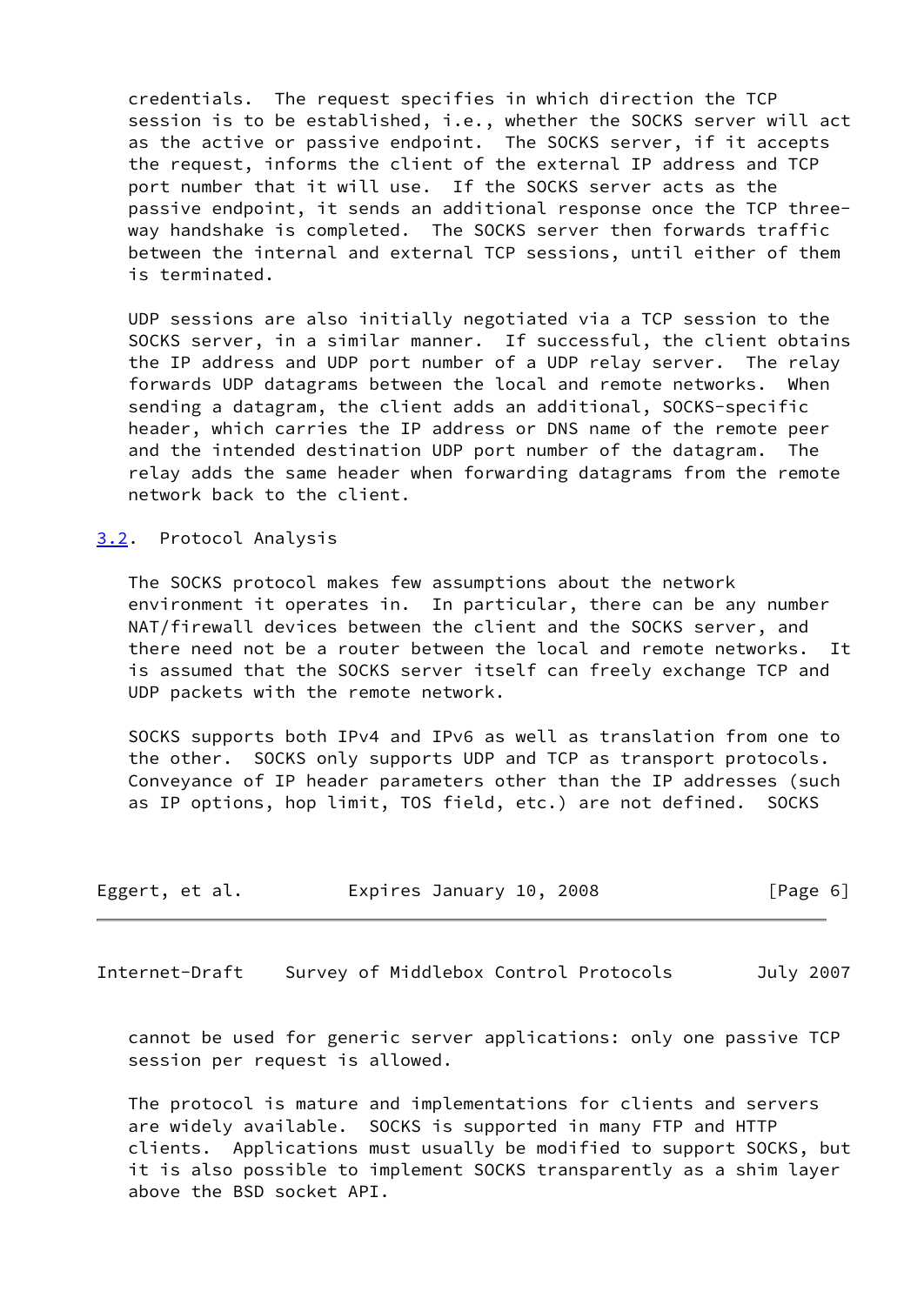SOCKS requires manual configuration on the client. SOCKS server address and optional credentials must be explicitly provisioned.

# <span id="page-7-0"></span>[4](#page-7-0). NSIS - NAT/Firewall Signaling Layer Protocol

<span id="page-7-1"></span>[4.1](#page-7-1). Protocol Overview

 NSIS uses a two-layer architecture with one lower-layer transport (NTLP) and multiple upper-layer application signaling protocols (NSLPs). This section first discusses the generic properties of the NTLP transport and then the specific characteristics of the NAT/ Firewall signaling protocol built upon it.

 GIST [\[I-D.ietf-nsis-ntlp\]](#page-17-6) establishes NTLP "routing" state that allows signaling messages to be routed forwards and backwards along a path. GIST also provides two ways to send signaling messages:

- 1. An RSVP-like signaling style with end-to-end addressed messages that contain the source and the destination IP addresses of the data flow. The messages are intercepted along the path by NSIS nodes interested in these messages (by using Router Alert Options). The GIST specification refers to this as the Datagram mode (D-mode).
- 2. Connection mode (or C-mode) is used when NSIS nodes are directly addressed. This mode assumes that the discovery procedure has already finished (or the address of the receiving node is known via other means) and information about the node is already available.

 An important part of GIST is its discovery mechanism. As an outcome of the discovery procedure the querying node learns the address of the responding node, its capability and establishes GIST routing state.

 Once the next NSIS aware node is known, a messaging association can be established between these two nodes using C-mode. The same procedure is repeated again and again for the C-Mode until the last

Eggert, et al. Expires January 10, 2008 [Page 7]

Internet-Draft Survey of Middlebox Control Protocols July 2007

GIST node is reached.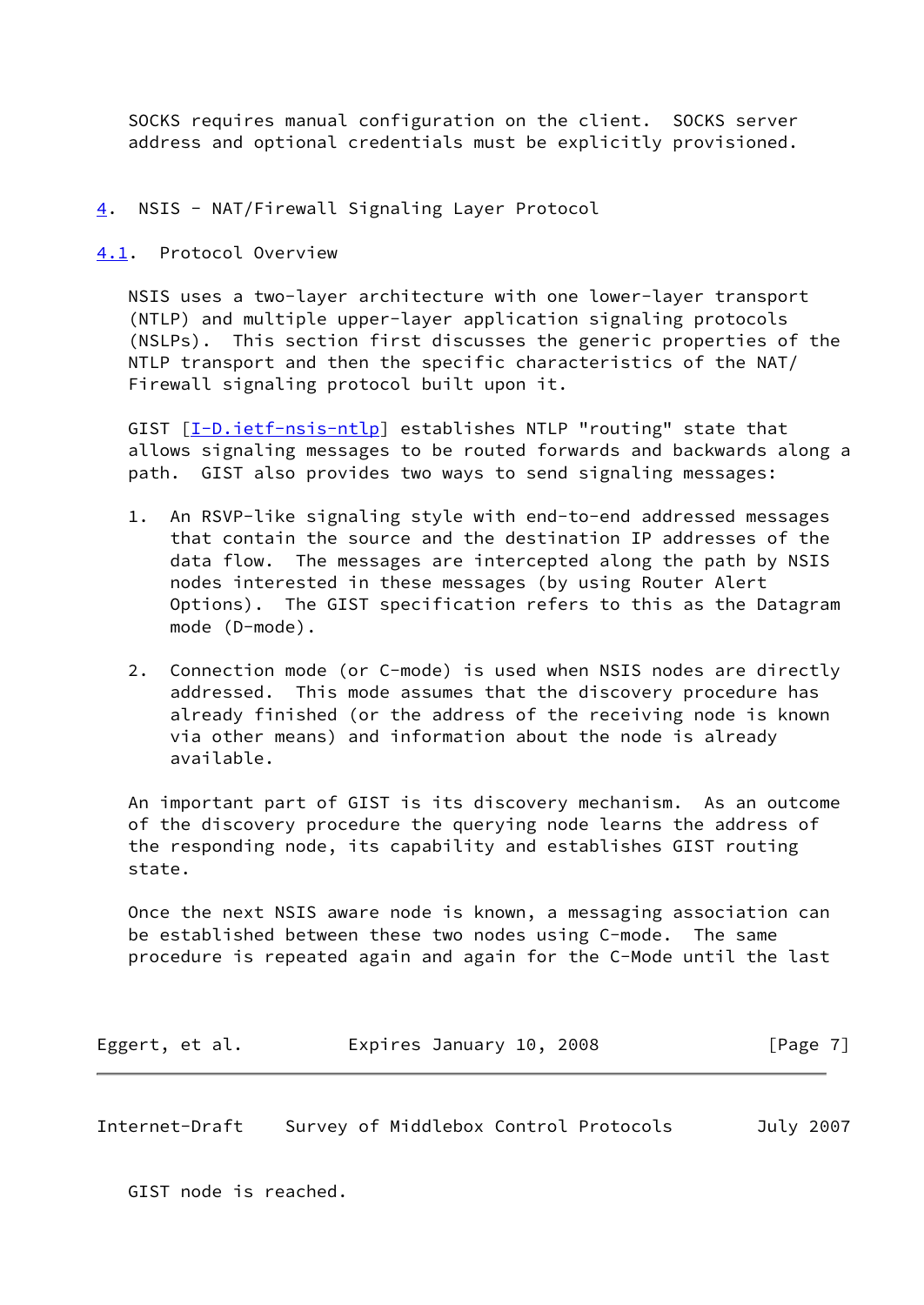The NAT/Firewall NSLP description [[I-D.ietf-nsis-nslp-natfw\]](#page-17-7) defines an NSIS Signaling Layer Protocol (NSLP) for configuration of network address translators and firewalls on top of GIST.

 The NATFW NSLP uses GIST as a transport for its signaling messages. Objects about a created NAT binding, as well as lifetime and signaling information (such as protocol headers and error messages) are contained in a NATFW NSLP message itself. All other information about the flow identifier and the session identifier is carried in GIST. For communication security between neighboring NATFW NSLP nodes the usage of Transport Layer Security (TLS) is specified. The usage of an authorization token is possible [\[I-D.manner-nsis-nslp-auth](#page-17-8)]

It is useful to distinguish between two signaling modes:

 The first mode (CREATE) is the traditional way of creating a NAT binding by sending a message from the data sender along the path to the data receiver. Figure 1 shows a message exchange for this signaling mode.

 The second mode (EXTERNAL) is used when a data receiver is behind a NAT and wants to establish a NAT binding to allow incoming data traffic. Figure 2 shows this mode. It was necessary to introduce this mode, because of an end-to-end reachability problem. Furthermore, it provides a transition scenario where the data receiver behind a NAT or a firewall is able to configure their middlebox locally.



Eggert, et al. Expires January 10, 2008 [Page 8]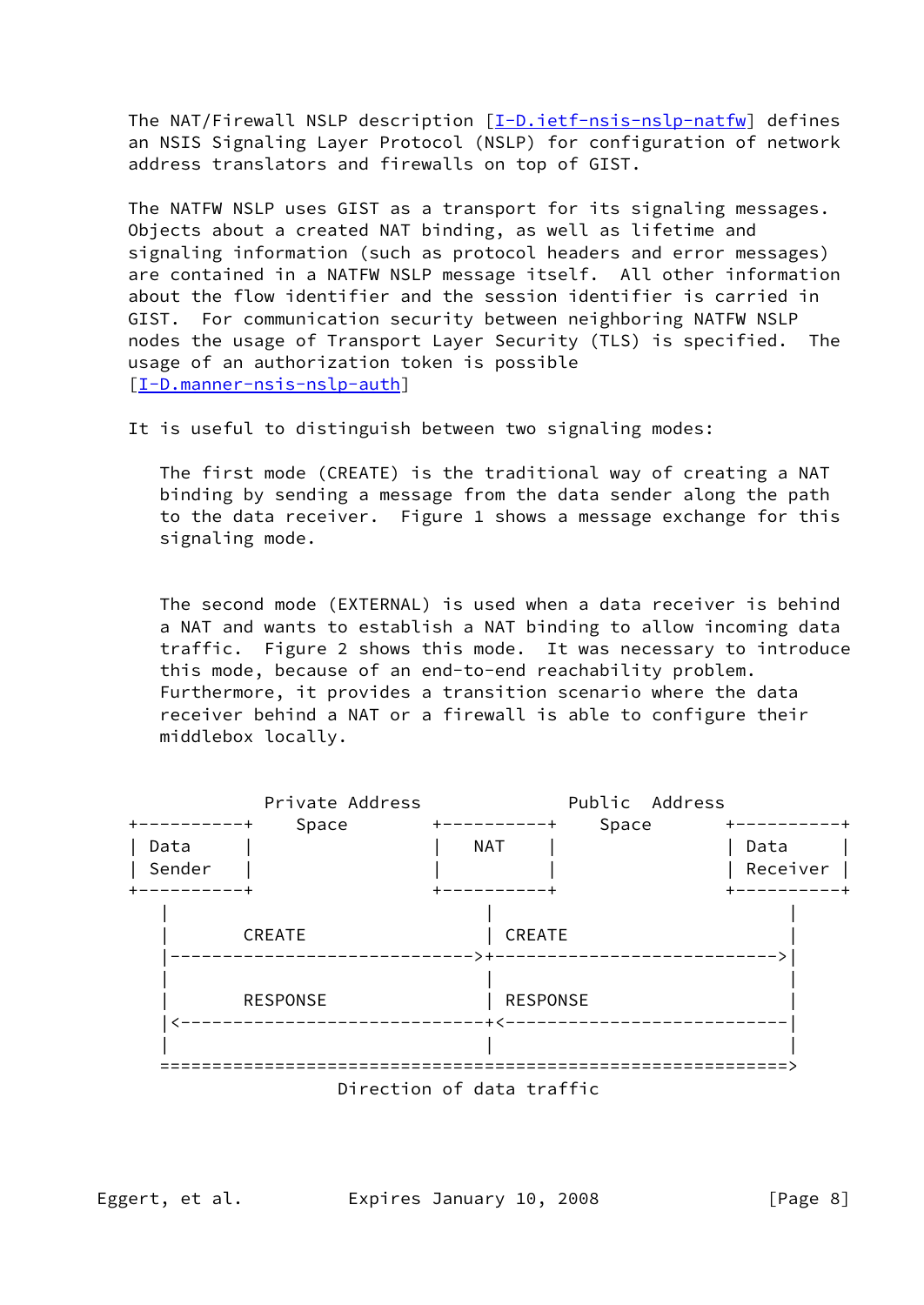Internet-Draft Survey of Middlebox Control Protocols July 2007

Figure 1: The NATFW NSLP CREATE Mode

 With the CREATE mode shown in Figure 1 the data sender (which happens to be the NSIS initiator in this case) sends a message to request a NAT binding to be created. The message is targeted to the data receiver, which returns a success or failure in the RESPONSE message. The data sender learns about the new NAT binding with information carried in the RESPONSE message.



Direction of data traffic

Figure 2: The NATFW NSLP EXTERNAL Mode

 With the EXTERNAL mode shown in Figure 2 the data receiver behind a NAT creates a NAT binding. This allows data traffic from a node on the Internet to be received. Please note that the EXTERNAL message is sent in the opposite direction of the data traffic.

<span id="page-9-0"></span>[4.2](#page-9-0). Protocol Analysis

This section discusses the pros and cons of the protocol.

 Is the protocol is restricted to certain applications or network environments?

 The usage of the protocol is not restricted to a specific environment but to take advantage of its features it is necessary that Network Address Translators and firewalls implement this protocol.

 Does it require additional infrastructure, lower-layer features or cooperation from other entities?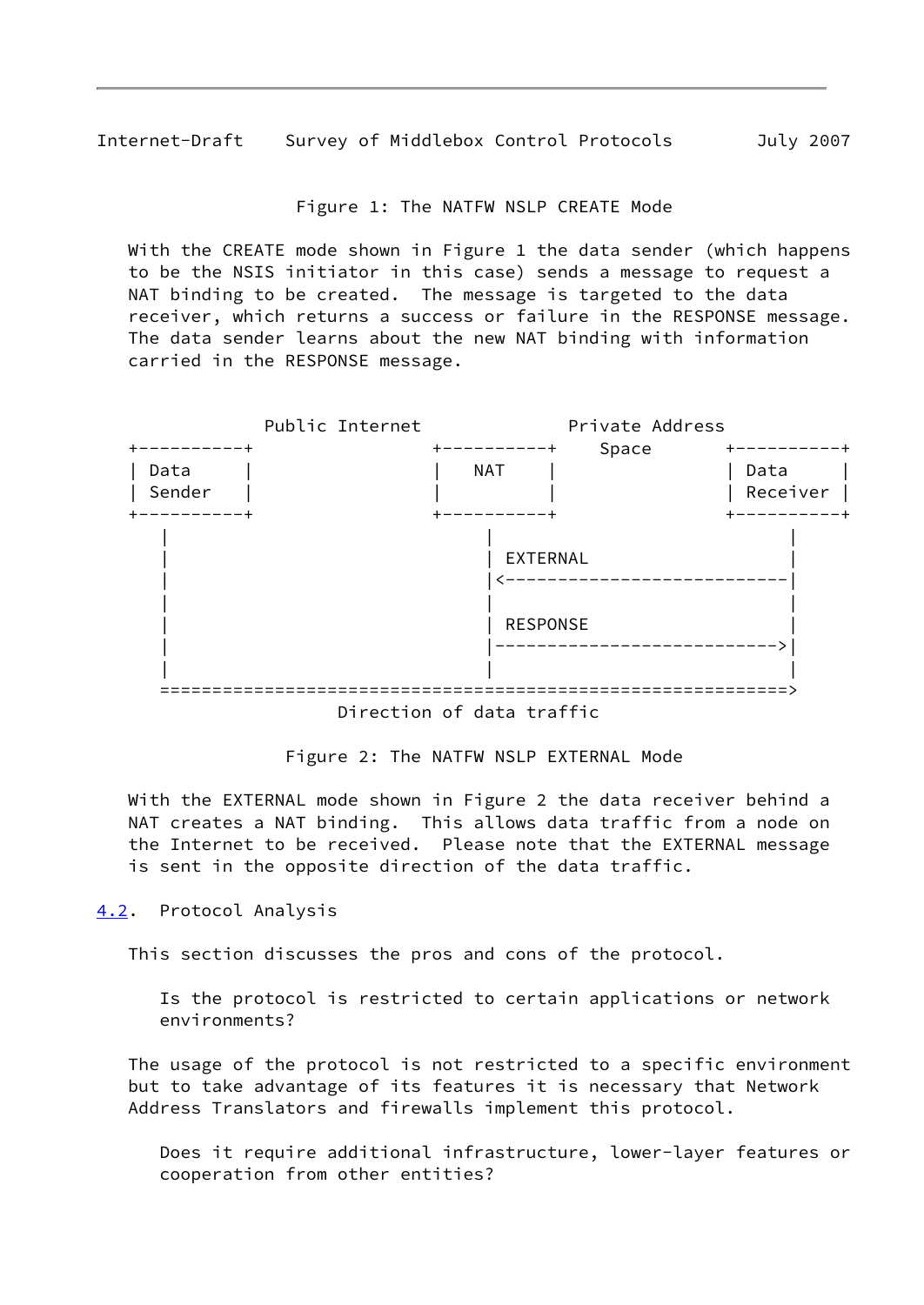While the protocol supports a zero-configuration scheme so that it works in almost network topologies. The protocol works with multiple

Eggert, et al. Expires January 10, 2008 [Page 9]

Internet-Draft Survey of Middlebox Control Protocols July 2007

 nested NATs and firewalls unless the data receiver is behind a complex network topology combined with routing asymmetry (without) state synchronization between the edge firewalls when the data sender does not support the protocol as well.

 To make use of the security functionality and to perform meaningful authorization capabilities it is, however, necessary to have some form of security infrastructure in place. The protocol provides a very flexible security model with support in different security architectures.

 Furthermore,for the EXTERNAL signal mode to work it is necessary that the edge firewall or edge NAT towards the public Internet terminates the signaling message exchange since the message might be targeted towards an address that does not exist.

Does it require modifications to applications?

 The protocol can be used in a proxy mode where no end host support is necessary. In order to benefit best from the supported functionality is is advisable to make applications aware of the capability.

 How mature is the specification? Has the protocol seen any use or deployment?

 The specification is passed Working Group Last Call and several implementations (including open source implementations) exist. However, the protocol is not deployed yet.

How does the client discover the middlebox?

 The middlebox discovery is accomplished as part of the functionality provided in GIST, namely specifically crafted packets that look like data packets are used. These discovery packets are marked with a router alert option and they are intercepted by firewalls and NATs along the path.

What kinds of "pinholes" does the protocol support?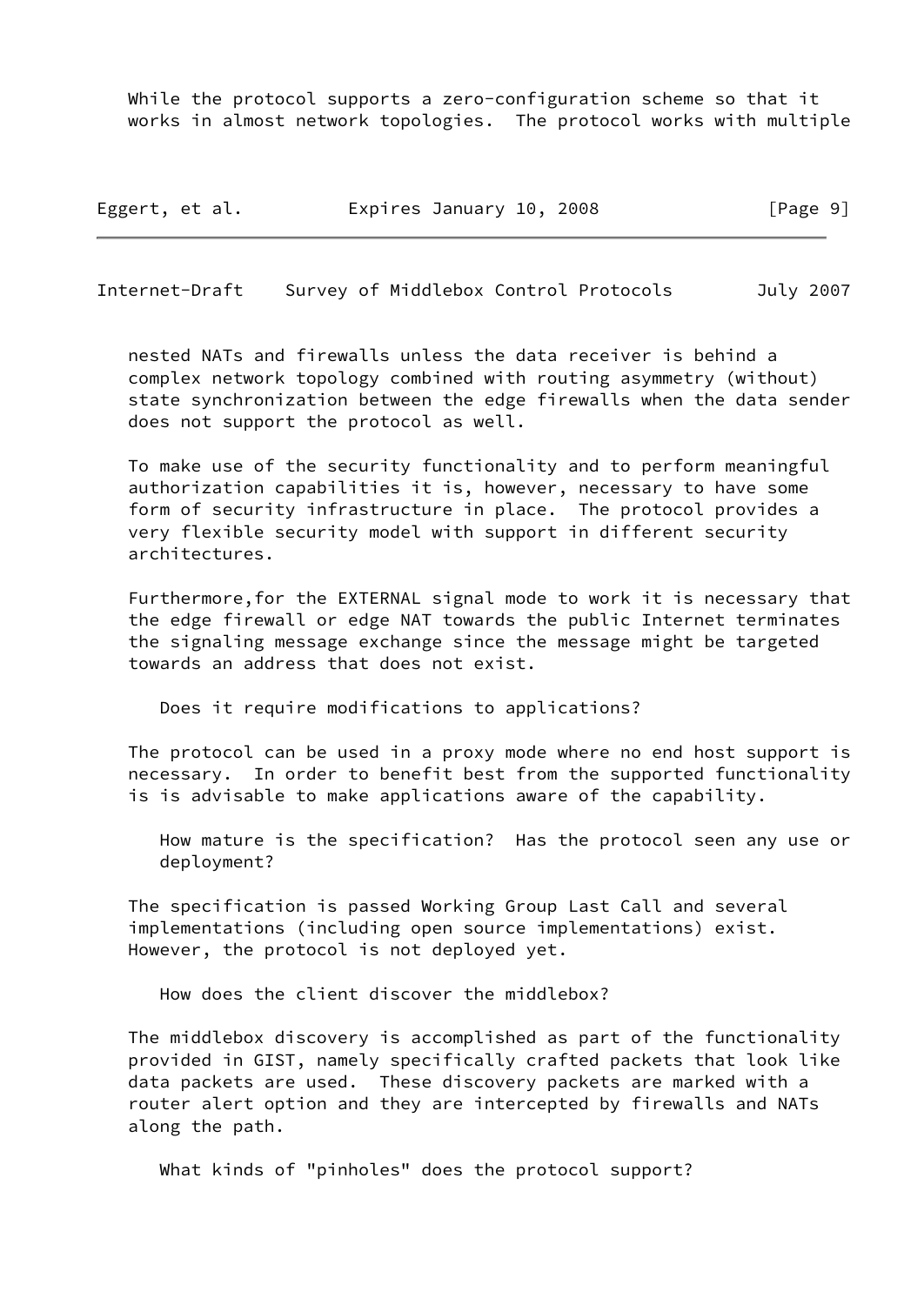The protocol supports a long range of pinholes. The complete list can be found in Section 5.8.1.1 of GIST.

 What kinds of prior security arrangements does the protocol assume?

 When client authentication is required then the credentials of a ciphersuite available for TLS need to be available to the end host. The security architecture builds on a hop-by-hop security

| Eggert, et al. | Expires January 10, 2008 |  | [Page 10] |
|----------------|--------------------------|--|-----------|
|----------------|--------------------------|--|-----------|

<span id="page-11-1"></span>Internet-Draft Survey of Middlebox Control Protocols July 2007

 architecture. Alternatively, the usage of an authorization token is possible. Authorization tokens can also be used in a non-hop-by-hop fashion.

 The security architecture is meant to provide strong security protection rather than opportunistic security mechanisms. Further security mechanisms can be added without the need to re-define the protocol by plugging new security functionality into GIST or the NATFW NSLP and my making use of the initial capability exchange.

 Does it work if routers (not supporting this protocol) somewhere drop packets with IP options?

 GIST and the NATFW NSLP has problems if routers drop packets marked with the Router Alert option. It is, however, possible to extend GIST with a different path-coupled signaling procedure.

 Does the protocol allow running a general-purpose server behind the NAT/firewall?

Yes.

<span id="page-11-0"></span>[5](#page-11-0). MIDCOM - Managed Objects for Middlebox Communication

To be completed [\[RFC3303](https://datatracker.ietf.org/doc/pdf/rfc3303)].

<span id="page-11-2"></span>[6](#page-11-2). SIMCO - NEC's Simple Middlebox Configuration Protocol

To be completed [\[RFC4540](https://datatracker.ietf.org/doc/pdf/rfc4540)].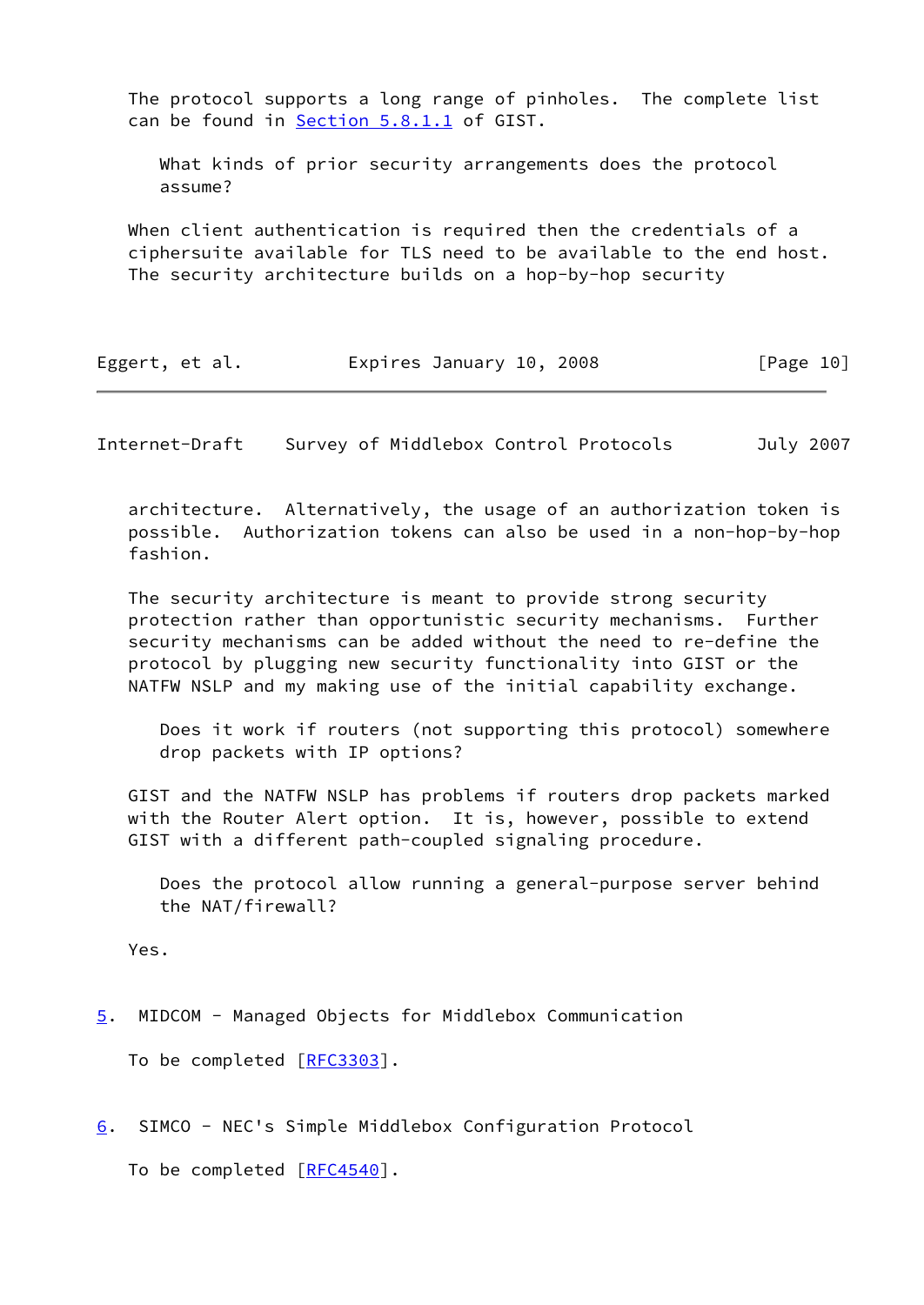<span id="page-12-0"></span>[7](#page-12-0). Diameter Gq', Rx+, Gx+

To be completed [need reference].

<span id="page-12-1"></span>[8](#page-12-1). UPnP - Internet Gateway Device Standardized Device Control Protocol

<span id="page-12-2"></span>[8.1](#page-12-2). Protocol Overview

 The Internet Gateway Device (IGD) is an "edge" interconnection device between a residential Local Area Network (LAN) and a Wide Area Network (WAN), providing connectivity to the Internet for the networked devices in the residential network. The IGD could be physically implemented as a dedicated, standalone device or modeled as a set of Universal Plug-and-Play (UPnP) devices and services on a

|  | Eggert, et al. | Expires January 10, 2008 | [Page 11] |
|--|----------------|--------------------------|-----------|
|--|----------------|--------------------------|-----------|

Internet-Draft Survey of Middlebox Control Protocols July 2007

personal computer.

 As an UPnP-based protocol, the IGD Standardized Device Control Protocol [\[UPNP](#page-18-0)] inherits the features that the UPnP Device Architecture provides for support zero-configuration, "invisible" networking, and automatic discovery for a breadth of device categories. Any device can dynamically join a network, obtain an IP address, announce its name, convey its capabilities upon request, and learn about the presence and capabilities of other devices. Devices can disconnect from the network automatically without leaving any unwanted state information behind.

 The IGD Standardized Device Control Protocol contains a set of devices and services that allow clients (in the UPnP context also called "Control Points") to control the initiation and termination of connections, monitor status and events of connections, or manage host configuration services, e.g., DHCP or Dynamic DNS. Among these services, the "WANIPConnection" service provides the functionality that allows the Control Points to manage the network address translation on the IGD device.

 The IGD Standardized Device Control Protocol preserves the ability of non-UPnP devices to initiate and/or share Internet access.

<span id="page-12-3"></span>[8.2](#page-12-3). Protocol Analysis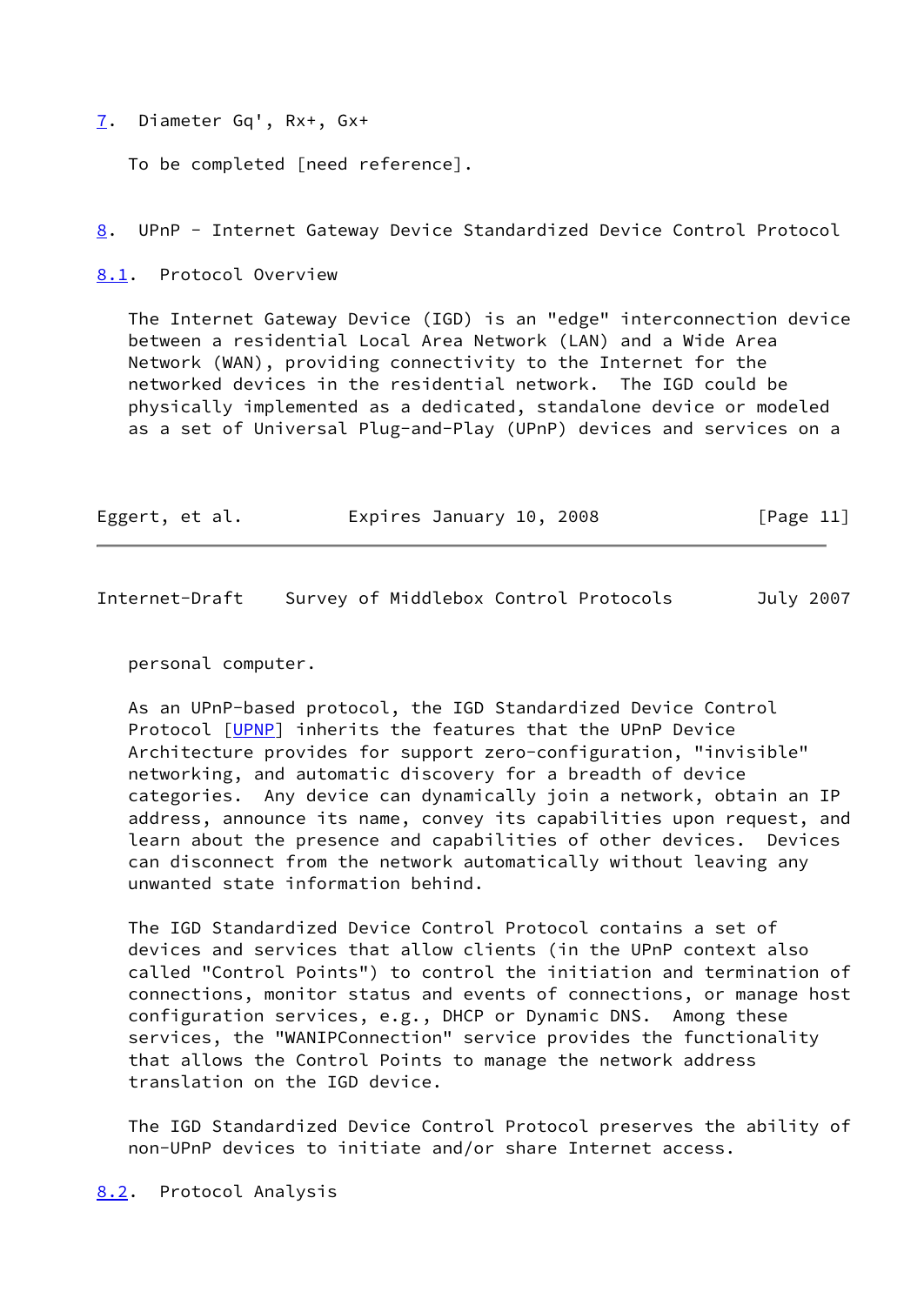The IGD Standardized Device Control Protocol is intended to be used in unmanaged network environments such as those found typically in residential networks. The residential network can have up to four segments, a limitation inherited from the UPnP Device Architecture, because the TTL value for the link-local multicast discovery messages is four.

 By design, the protocol does permit the presence of several residential gateways in the same network and also permits residential gateways to have multiple connections to the Internet. In practice, a lack of routing mechanisms across multiple, simultaneously active WAN connections on multiple WAN interfaces and related issues caused by multiple, simultaneously active Internet Gateway devices (e.g., default gateway conflict resolution, load balancing or fail over) make scenarios other than that of a single Gateway Device with a single Internet connection difficult to support.

 A residential gateway supporting the IGD Standardized Device Control Protocol is able to operate in two modes. In "routed mode", the gateway shares the routable WAN IP address with the control points on the LAN using NAT. In "bridged" mode, all Ethernet packets from devices on the LAN are bridged to the WAN. In scenarios where the IP

| Eggert, et al. | Expires January 10, 2008 | [Page 12] |
|----------------|--------------------------|-----------|
|----------------|--------------------------|-----------|

<span id="page-13-1"></span>Internet-Draft Survey of Middlebox Control Protocols July 2007

 address on the WAN interface is not routable, the device can be switched from routed to bridged mode, allowing both the discovery of IGD Standardized Device Control Protocol devices further along the path as well as the use of other NAT hole-punching protocols.

 Applications that intend to create port mappings on a residential gateway supporting the IGD Standardized Device Control Protocol need to have embedded control point functionality, enabling them to create port mappings from TCP or UDP port on the external IPv4 address to the corresponding ports on the internal IPv4 addresses.

 The protocol is implemented in more than 90% of the consumer routers, although the functionality might not be enabled by default.

<span id="page-13-0"></span>[9](#page-13-0). NAT-PMP - NAT Port Mapping Protocol

<span id="page-13-2"></span>[9.1](#page-13-2). Protocol Overview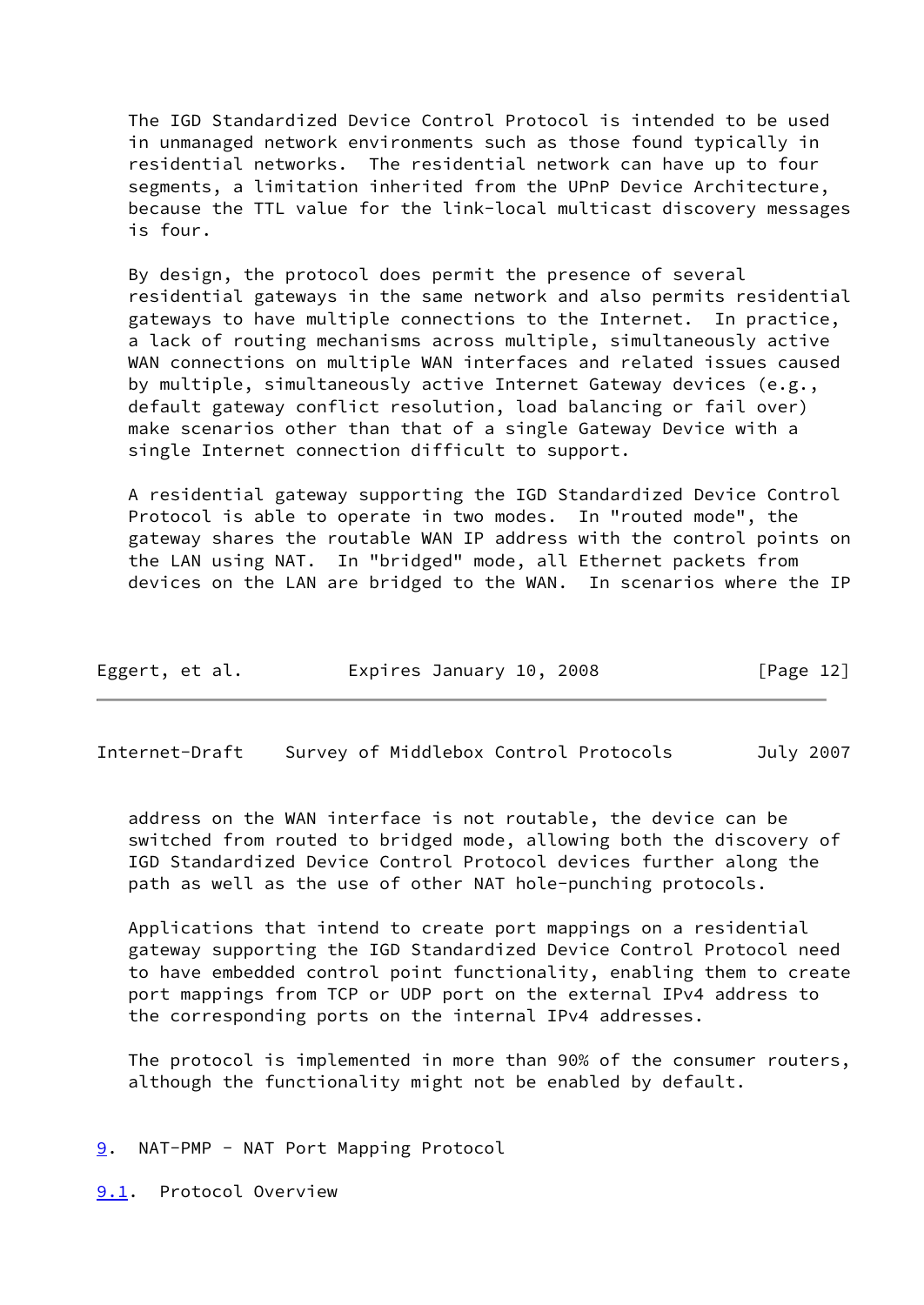The NAT Port Mapping Protocol  $[I-D.cheshire-nat-pmp]$  $[I-D.cheshire-nat-pmp]$  is a light weight binary protocol running on top of UDP between client hosts and their IPv4 gateway. Clients can send requests to their first-hop gateway on a well-known UDP port, in order to determine whether NAT- PMP is supported. If that is the case, they will also learn the external IPv4 address of the gateway device.

 If the gateway supports NAT-PMP, a host can assume that it is behind a NAT and start sending request for mapping of external TCP or UDP ports on the external IPv4 address. Mappings can be destroyed explicitly. They also automatically expire after a timeout that can be negotiated per mapping, unless refreshed.

 Through the use of link-local multicast, the gateway can notify hosts if its external IP changes, and/or if it has rebooted. In the latter case, hosts are expected to recreate any mappings. This procedure attempts to protect against loss of state at the gateway.

 NAT-PMP assumes that there is one and only one NAT along the path, which also has to be the first-hop gateway. A gateway must not enable NAT-PMP if it is does not perform address/port translation.

<span id="page-14-1"></span>[9.2](#page-14-1). Protocol Analysis

 NAT-PMP is applicable to small, unmanaged, non-routed networks, connecting multiple hosts to the IPv4 Internet through a single public IPv4 address. It does not require any configuration. Support from the gateway can be auto-detected by clients, and the trust model is solely based on network attachment. There is no support for IPv6,

Eggert, et al. Expires January 10, 2008 [Page 13]

<span id="page-14-0"></span>Internet-Draft Survey of Middlebox Control Protocols July 2007

 nor is there support for transport protocols other than TCP or UDP. Nested NATs and non-NAT'ing firewalls are not supported.

NAT-PMP covers the same use cases as  $[UPNP]$  $[UPNP]$ , although it is not as widely deployed today. (NAT-PMP is currently mostly implemented by equipment from Apple Computer, Inc.). The specification is recent, but nevertheless mature.

 Applications will normally need to be modified to explicitly request port mappings from the operating system, which would then operate the NAT-PMP state machine and message handling. By design, the protocol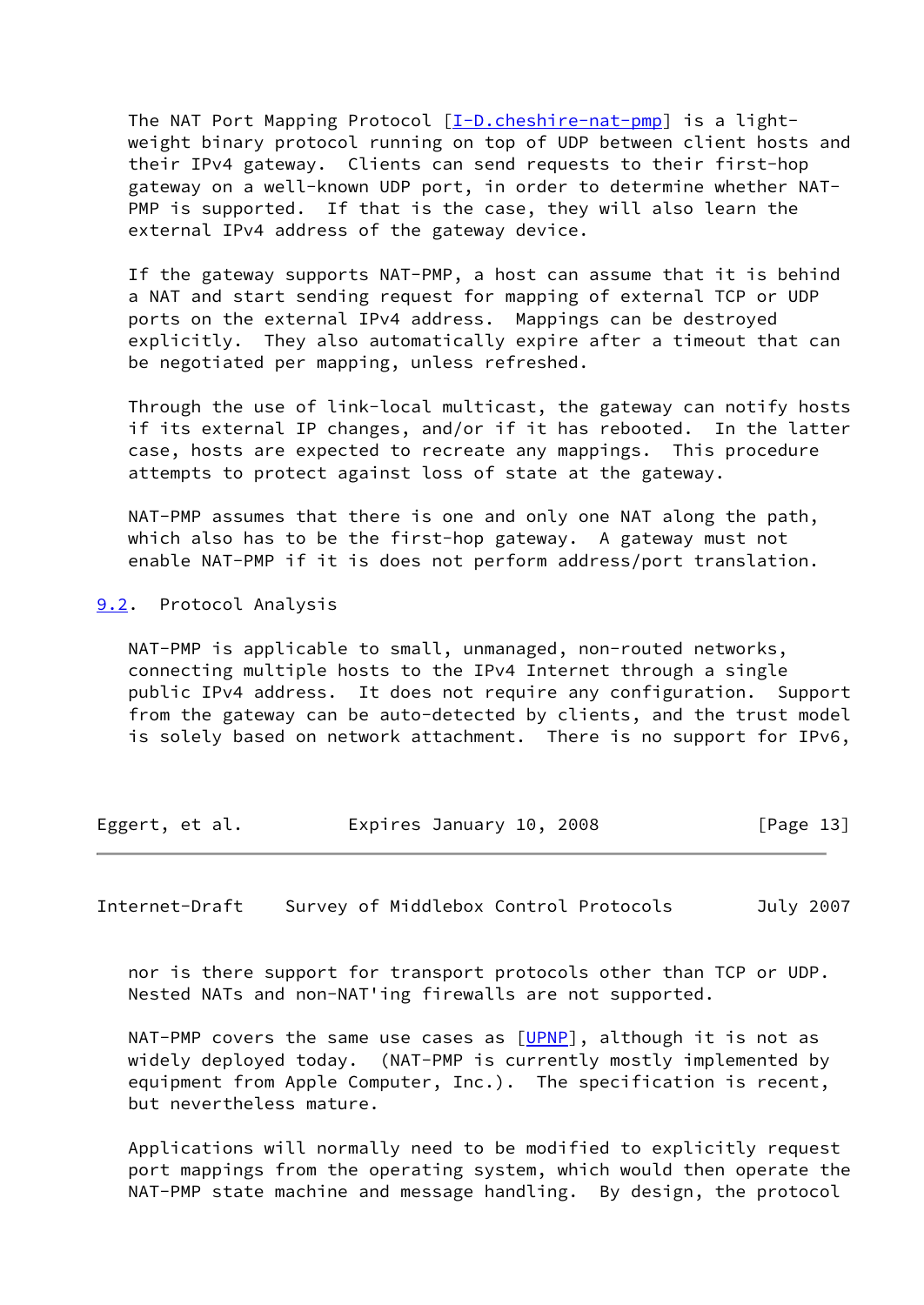allows applications to expose services to the outside, so hole punching could conceivably be done automatically whenever an application listens to a local TCP port (although this would probably have unwelcome security implications).

<span id="page-15-0"></span>[10.](#page-15-0) STUN - Controlling NAT Bindings using STUN

To be completed  $[I-D.wing-behave-nat-control-stun-usage]$  $[I-D.wing-behave-nat-control-stun-usage]$ .

<span id="page-15-1"></span>[11.](#page-15-1) RSIP - Realm-Specific IP

To be completed [\[RFC3103](https://datatracker.ietf.org/doc/pdf/rfc3103)].

<span id="page-15-2"></span>[12.](#page-15-2) ALD - Application Listener Discovery for IPv6

<span id="page-15-4"></span>[12.1](#page-15-4). Protocol Overview

Application Listener Discovery for IPv6 [\[I-D.woodyatt-ald](#page-18-2)] is a light-weight, binary protocol to explicitly punch holes through stateful IPv6 firewalls. It uses ICMPv6 for signaling and is auto configured through an explicit ICMPv6 router advertisement option.

 If the gateway supports ALD, a host can request the opening of holes for any incoming packet toward its own IPv6 address, based on one of multiple possible criteria:

o always

- o an IP protocol (excluding IPv6 extension headers)
- o for any standard transport protocol, a destination port number
- o for IPsec ESP, an SPI value

| Eggert, et al. | Expires January 10, 2008 | [Page 14] |
|----------------|--------------------------|-----------|
|----------------|--------------------------|-----------|

<span id="page-15-3"></span>Internet-Draft Survey of Middlebox Control Protocols July 2007

 Holes automatically expire if not refreshed before a negotiated timeout. The gateway can additionally notify hosts through unsolicited advertisements if it has rebooted or lost state.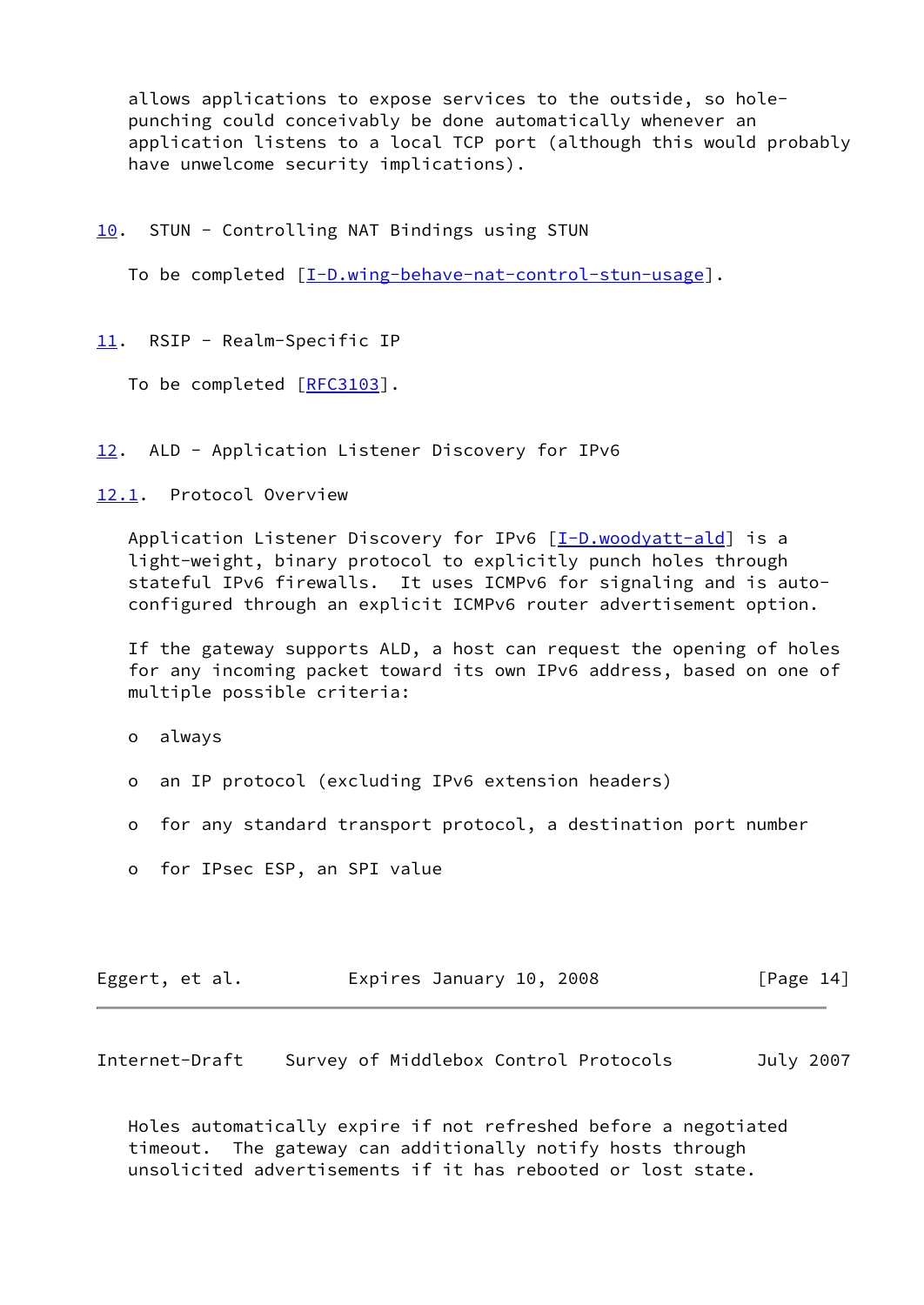## <span id="page-16-4"></span>[12.2](#page-16-4). Protocol Analysis

 ALD is aimed at unmanaged IPv6 networks, where it might not be acceptable to pass any unsolicited packets coming from the outside toward any hosts in the internal network. ALD needs support from all IPv6 routers within the network, because clients learn the ALD middlebox address through IPv6 Neighbor Discovery auto-configuration. It is expected that ALD will operate on the router itself in most cases. As with IPv6 Neighbor Discovery, there is no authentication.

 The specification is currently a work-in-progress; there is no known deployment to date. Applications would supposedly need slight modifications, similar as with [\[UPNP](#page-18-0)] or [\[I-D.cheshire-nat-pmp](#page-17-9)].

 ALD can handle "pinholes" for any transport protocol, although it is limited to IPv6 networks, and is meant to restore the ability to operate general-purpose servers behind stateful firewalls. It currently does not explicitly support nesting, though ALD middleboxes could probably forward pinholes request in a hierarchical manner (from innermost to outermost device).

- <span id="page-16-0"></span>[13.](#page-16-0) NLS - Network Layer Signaling Transport Layer
	- To be completed  $[\underline{I-D.shore-nls-fw}]$ .
- <span id="page-16-1"></span>[14.](#page-16-1) AFWC - Authorized IP Firewall Control Application

To be completed  $[I-D.showe-afwc]$ .

## <span id="page-16-2"></span>[15.](#page-16-2) Security Considerations

 This document is a survey of existing protocols and does not raise any new security considerations. The security considerations of the surveyed protocols are discussed in their respective specifications, at least for protocols developed within the IETF.

## <span id="page-16-3"></span>[16.](#page-16-3) IANA Considerations

This document raises no IANA considerations.

Eggert, et al. Expires January 10, 2008 [Page 15]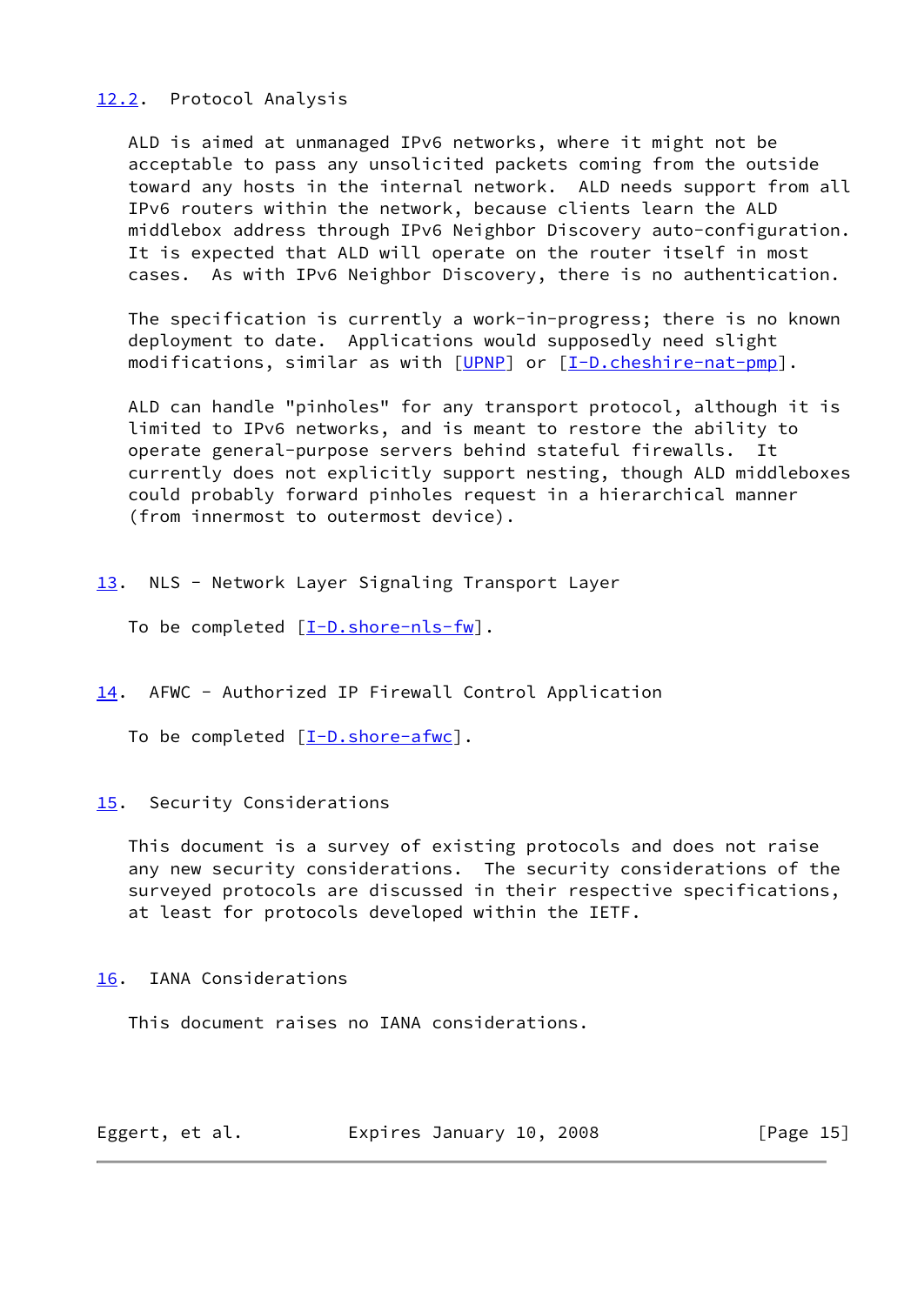```
17. Acknowledgments
```
 The authors would like to thank Pasi Eronen, Albrecht Schwarz and Dan Wing for their comments on this document.

 Dave Thaler provided information on the "Works with Windows Vista" and "Certified for Windows Vista" logo program [\[VISTALOGO](#page-19-1)].

<span id="page-17-2"></span>[18.](#page-17-2) Informative References

```
 [I-D.cheshire-nat-pmp]
Cheshire, S., "NAT Port Mapping Protocol (NAT-PMP)",
draft-cheshire-nat-pmp-02 (work in progress),
October 2006.
```
## <span id="page-17-5"></span>[I-D.ietf-behave-multicast]

 Eckert, T. and D. Wing, "IP Multicast Requirements for a Network Address (and port) Translator (NAT)", [draft-ietf-behave-multicast-08](https://datatracker.ietf.org/doc/pdf/draft-ietf-behave-multicast-08) (work in progress), July 2007.

<span id="page-17-4"></span>[I-D.ietf-behave-nat-icmp]

 Srisuresh, P., "NAT Behavioral Requirements for ICMP protocol", [draft-ietf-behave-nat-icmp-04](https://datatracker.ietf.org/doc/pdf/draft-ietf-behave-nat-icmp-04) (work in progress), July 2007.

<span id="page-17-3"></span>[I-D.ietf-behave-tcp]

 Guha, S., "NAT Behavioral Requirements for TCP", [draft-ietf-behave-tcp-07](https://datatracker.ietf.org/doc/pdf/draft-ietf-behave-tcp-07) (work in progress), April 2007.

<span id="page-17-7"></span>[I-D.ietf-nsis-nslp-natfw]

 Stiemerling, M., "NAT/Firewall NSIS Signaling Layer Protocol (NSLP)", [draft-ietf-nsis-nslp-natfw-14](https://datatracker.ietf.org/doc/pdf/draft-ietf-nsis-nslp-natfw-14) (work in progress), March 2007.

<span id="page-17-6"></span>[I-D.ietf-nsis-ntlp]

 Schulzrinne, H. and R. Hancock, "GIST: General Internet Signalling Transport", [draft-ietf-nsis-ntlp-13](https://datatracker.ietf.org/doc/pdf/draft-ietf-nsis-ntlp-13) (work in progress), April 2007.

<span id="page-17-8"></span>[I-D.manner-nsis-nslp-auth]

 Manner, J., "Authorization for NSIS Signaling Layer Protocols", [draft-manner-nsis-nslp-auth-03](https://datatracker.ietf.org/doc/pdf/draft-manner-nsis-nslp-auth-03) (work in progress), March 2007.

<span id="page-17-10"></span>[I-D.shore-afwc]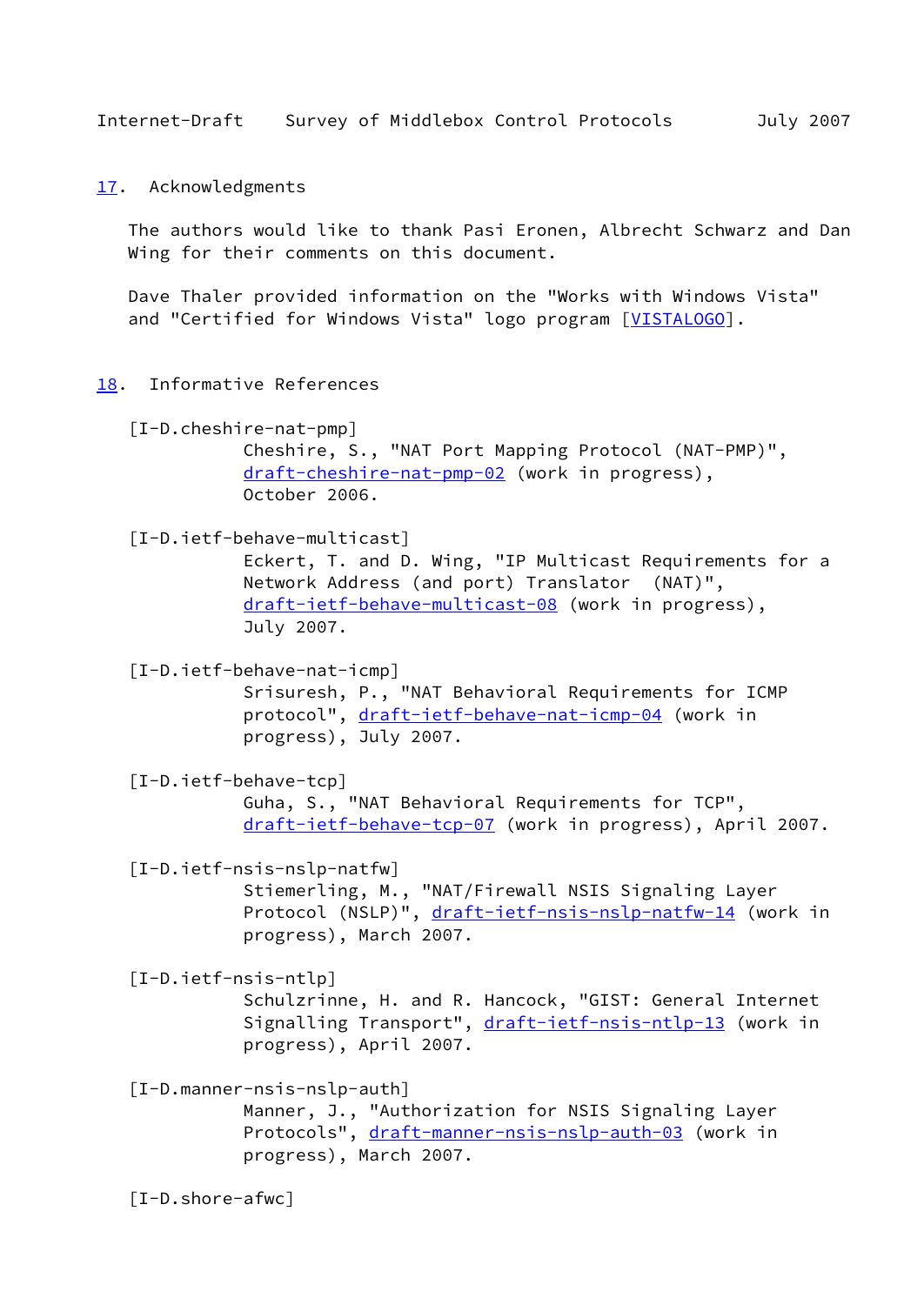Shore, M. and D. McGrew, "An Authorized IP Firewall

<span id="page-18-3"></span><span id="page-18-2"></span><span id="page-18-1"></span>

| Eggert, et al.                   | Expires January 10, 2008                                                                                                                                                                                                           | [Page $16$ ] |
|----------------------------------|------------------------------------------------------------------------------------------------------------------------------------------------------------------------------------------------------------------------------------|--------------|
| Internet-Draft                   | Survey of Middlebox Control Protocols                                                                                                                                                                                              | July 2007    |
|                                  | Control Application", draft-shore-afwc-00 (work in<br>progress), September 2006.                                                                                                                                                   |              |
| $[I-D.shore-nls-fw]$             | Shore, M., "The NLS Firewall Application",<br>draft-shore-nls-fw-00 (work in progress), February 2006.                                                                                                                             |              |
|                                  | [I-D.wing-behave-nat-control-stun-usage]<br>Wing, D. and J. Rosenberg, "Discovering, Querying, and<br>Controlling Firewalls and NATs using STUN",<br>draft-wing-behave-nat-control-stun-usage-02 (work in<br>progress), June 2007. |              |
| [I-D.woodyatt-ald]               | Woodyatt, J., "Application Listener Discovery (ALD) for<br>IPv6", draft-woodyatt-ald-01 (work in progress),<br>June 2007.                                                                                                          |              |
| $\lceil \mathsf{RFC1928} \rceil$ | Leech, M., Ganis, M., Lee, Y., Kuris, R., Koblas, D., and<br>L. Jones, "SOCKS Protocol Version 5", <u>RFC 1928</u> ,<br>March 1996.                                                                                                |              |
| [REC3103]                        | Borella, M., Grabelsky, D., Lo, J., and K. Taniguchi,<br>"Realm Specific IP: Protocol Specification", RFC 3103,<br>October 2001.                                                                                                   |              |
| [REC3303]                        | Srisuresh, P., Kuthan, J., Rosenberg, J., Molitor, A., and<br>A. Rayhan, "Middlebox communication architecture and<br>framework", RFC 3303, August 2002.                                                                           |              |
| [RFC4540]                        | Stiemerling, M., Quittek, J., and C. Cadar, "NEC's Simple<br>Middlebox Configuration (SIMCO) Protocol Version 3.0",<br>RFC 4540, May 2006.                                                                                         |              |
| $\lceil \mathsf{RFC4787} \rceil$ | Audet, F. and C. Jennings, "Network Address Translation<br>(NAT) Behavioral Requirements for Unicast UDP", BCP 127,<br>RFC 4787, January 2007.                                                                                     |              |
|                                  |                                                                                                                                                                                                                                    |              |

<span id="page-18-0"></span> [UPNP] UPnP Forum, "Internet Gateway Device (IGD) Standardized Device Control Protocol V 1.0", November 2001.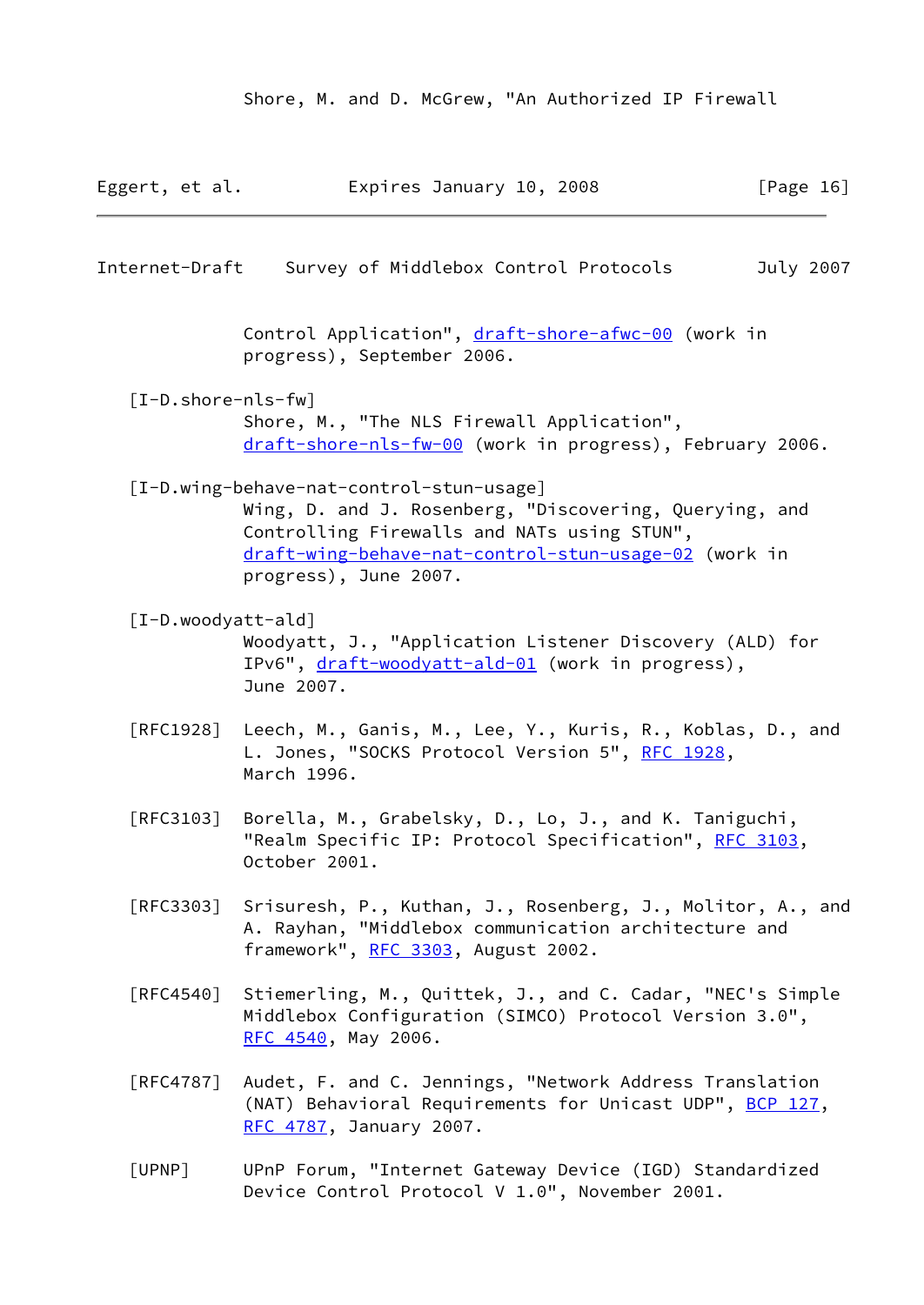#### <span id="page-19-1"></span>[VISTALOGO]

 Microsoft Corporation, "Windows Logo Program Device Requirements for Windows Vista Client and Windows Server code named 'Longhorn' (Version 3.09)", December 2006.

| Eggert, et al. | Expires January 10, 2008 | [Page $17$ ] |
|----------------|--------------------------|--------------|
|----------------|--------------------------|--------------|

<span id="page-19-0"></span>Internet-Draft Survey of Middlebox Control Protocols July 2007 Authors' Addresses Lars Eggert Nokia Research Center P.O. Box 407 Nokia Group FIN-00045 Finland Phone: +358 50 4824461 Email: lars.eggert@nokia.com URI: [http://research.nokia.com/people/lars\\_eggert/](http://research.nokia.com/people/lars_eggert/) Pasi Sarolahti Nokia Research Center P.O. Box 407 Nokia Group FIN-00045 Finland Phone: +358 50 4876607 Email: pasi.sarolahti@nokia.com URI: <http://www.iki.fi/pasi.sarolahti/> Remi Denis-Courmont Nokia Technology Platforms P.O. Box 407 Nokia Group FIN-00045 Finland Phone: +358 50 4876315 Email: remi.denis-courmont@nokia.com URI: <http://www.remlab.net/>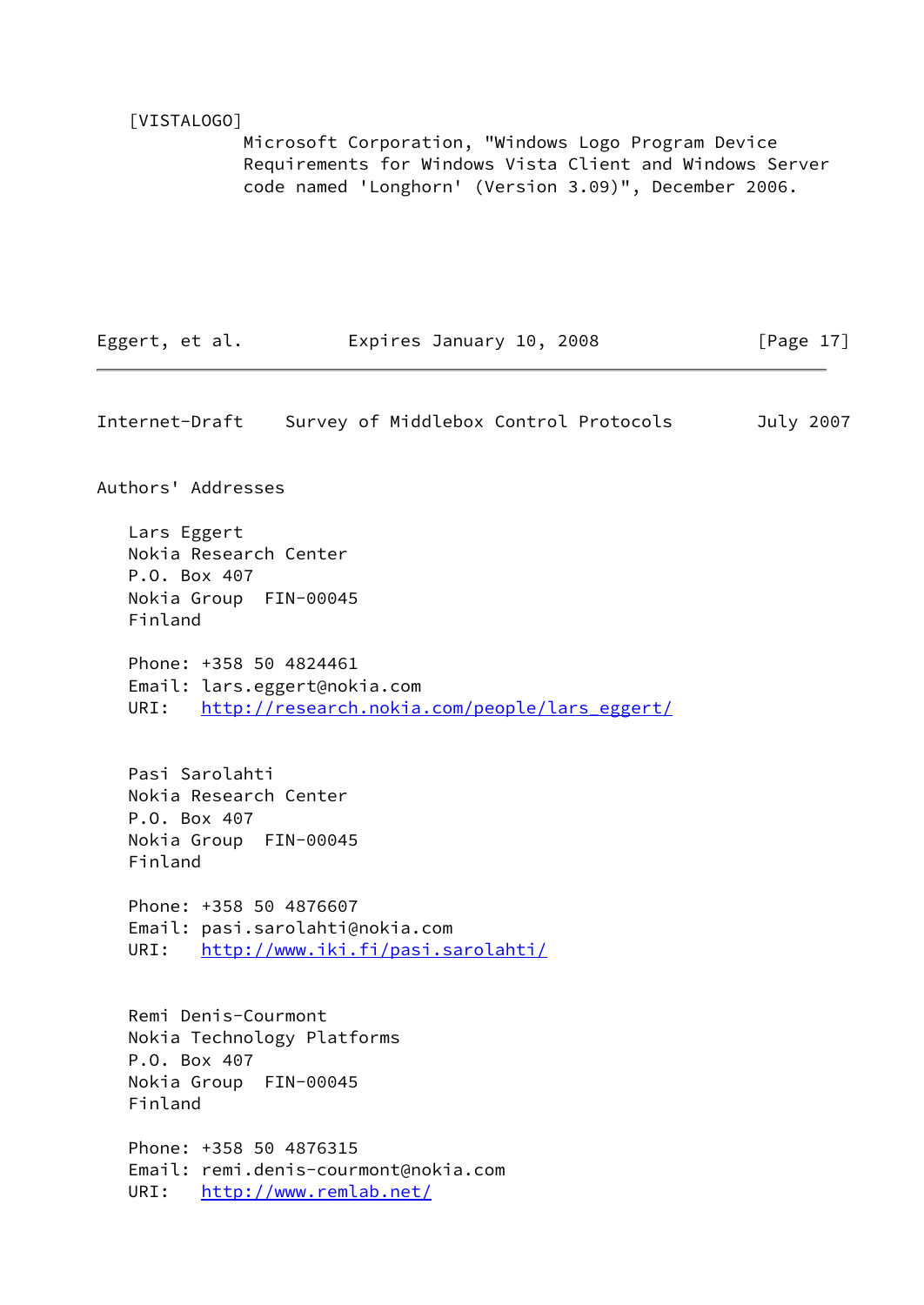Vlad Stirbu Nokia Technology Platforms P.O. Box 407 Nokia Group FIN-00045 Finland

 Phone: +358 50 3860572 Email: vlad.stirbu@nokia.com

| Eggert, et al. | Expires January 10, 2008 | [Page 18] |
|----------------|--------------------------|-----------|
|                |                          |           |

Internet-Draft Survey of Middlebox Control Protocols July 2007

 Hannes Tschofenig Nokia Siemens Networks Otto-Hahn-Ring 6 Munich, Bavaria 81739 Germany

 Email: hannes.tschofenig@nsn.com URI: <http://www.tschofenig.com/>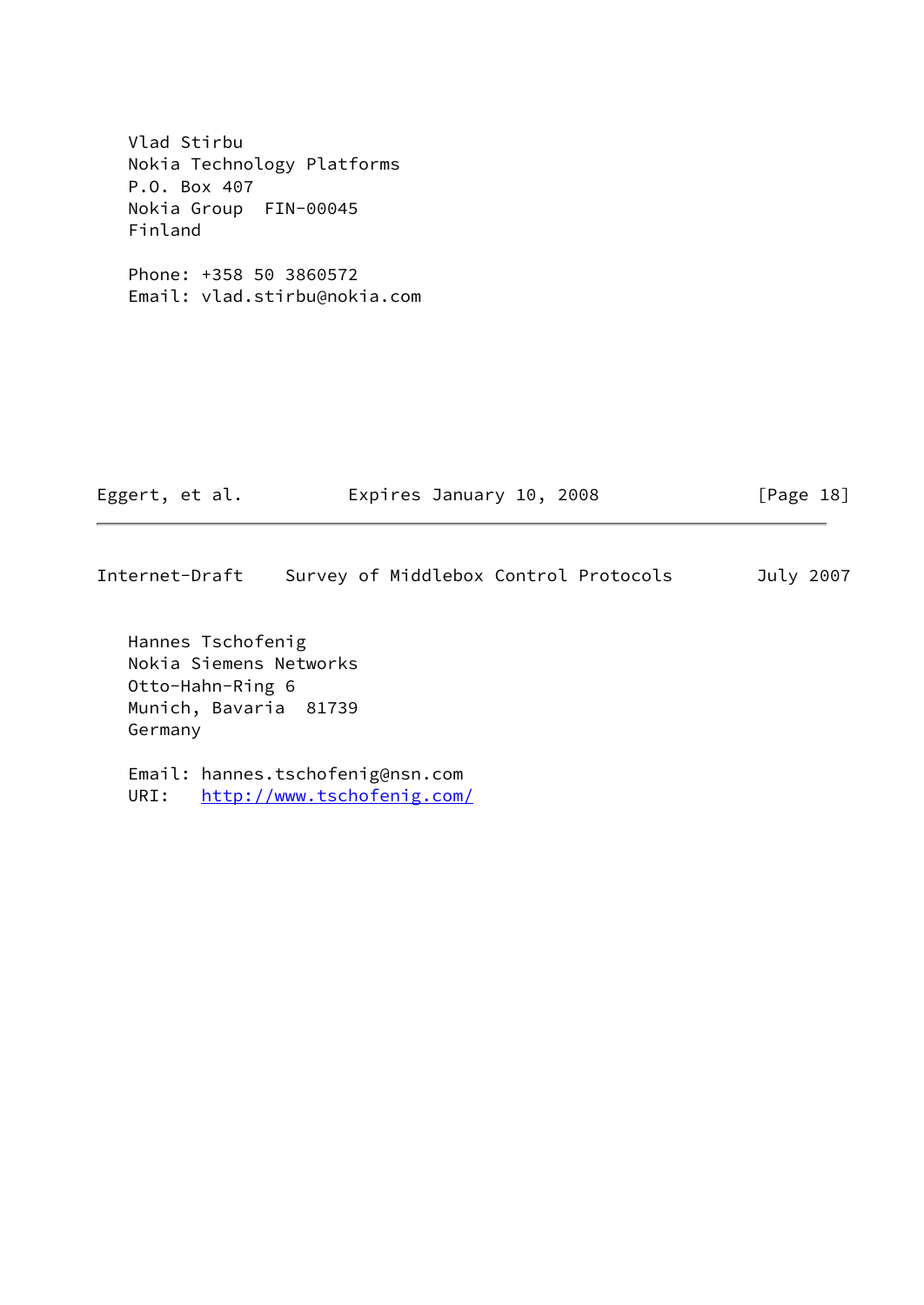Eggert, et al. Expires January 10, 2008 [Page 19]

<span id="page-21-0"></span>Internet-Draft Survey of Middlebox Control Protocols July 2007

Full Copyright Statement

Copyright (C) The IETF Trust (2007).

 This document is subject to the rights, licenses and restrictions contained in  $\underline{BCP}$  78, and except as set forth therein, the authors retain all their rights.

 This document and the information contained herein are provided on an "AS IS" basis and THE CONTRIBUTOR, THE ORGANIZATION HE/SHE REPRESENTS OR IS SPONSORED BY (IF ANY), THE INTERNET SOCIETY, THE IETF TRUST AND THE INTERNET ENGINEERING TASK FORCE DISCLAIM ALL WARRANTIES, EXPRESS OR IMPLIED, INCLUDING BUT NOT LIMITED TO ANY WARRANTY THAT THE USE OF THE INFORMATION HEREIN WILL NOT INFRINGE ANY RIGHTS OR ANY IMPLIED WARRANTIES OF MERCHANTABILITY OR FITNESS FOR A PARTICULAR PURPOSE.

Intellectual Property